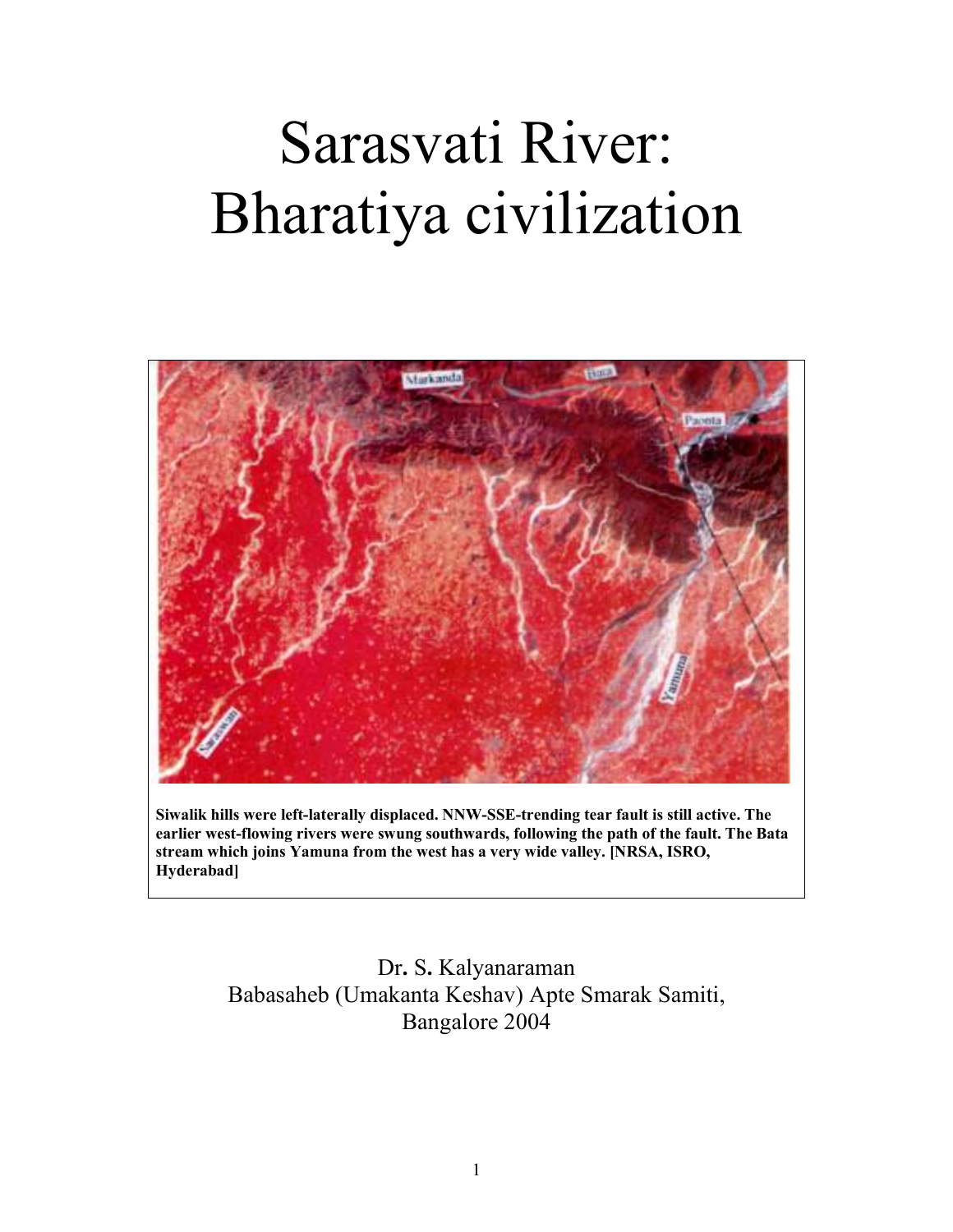#### SARASVATI RIVER: BHARATIYA CIVILIZATION by S. Kalyanaraman

Copyright ©Dr. S. Kalyanaraman Publisher: Baba Saheb (Umakanta Keshav) Apte Smarak Samiti, Bangalore Copies can be obtained from:

S. Kalyanaraman, 3 Temple Avenue, Srinagar Colony, Chennai, Tamilnadu 600015, India email: kalyan97@yahoo.com Tel. + 91 44 22350557; Fax 24996380

Baba Saheb (Umakanta Keshav) Apte Smarak Samiti, Yadava Smriti, 55 First Main Road, Seshadripuram, Bangalore 560020, India Tel. + 91 80 6655238

Bharatiya Itihasa Sankalana Samiti, Annapurna, 528 C Saniwar Peth, Pune 411030 Tel. +91 020 4490939

Library of Congress cataloguing in publication data

Kalyanaraman, Srinivasan. Sarasvati/ S. Kalyanaraman

Includes bibliographical references and index 1.River Sarasvati. 2. Indian Civilization. 3. R.gveda

ISBN 81-901126-9-1 FIRST PUBLISHED: 2004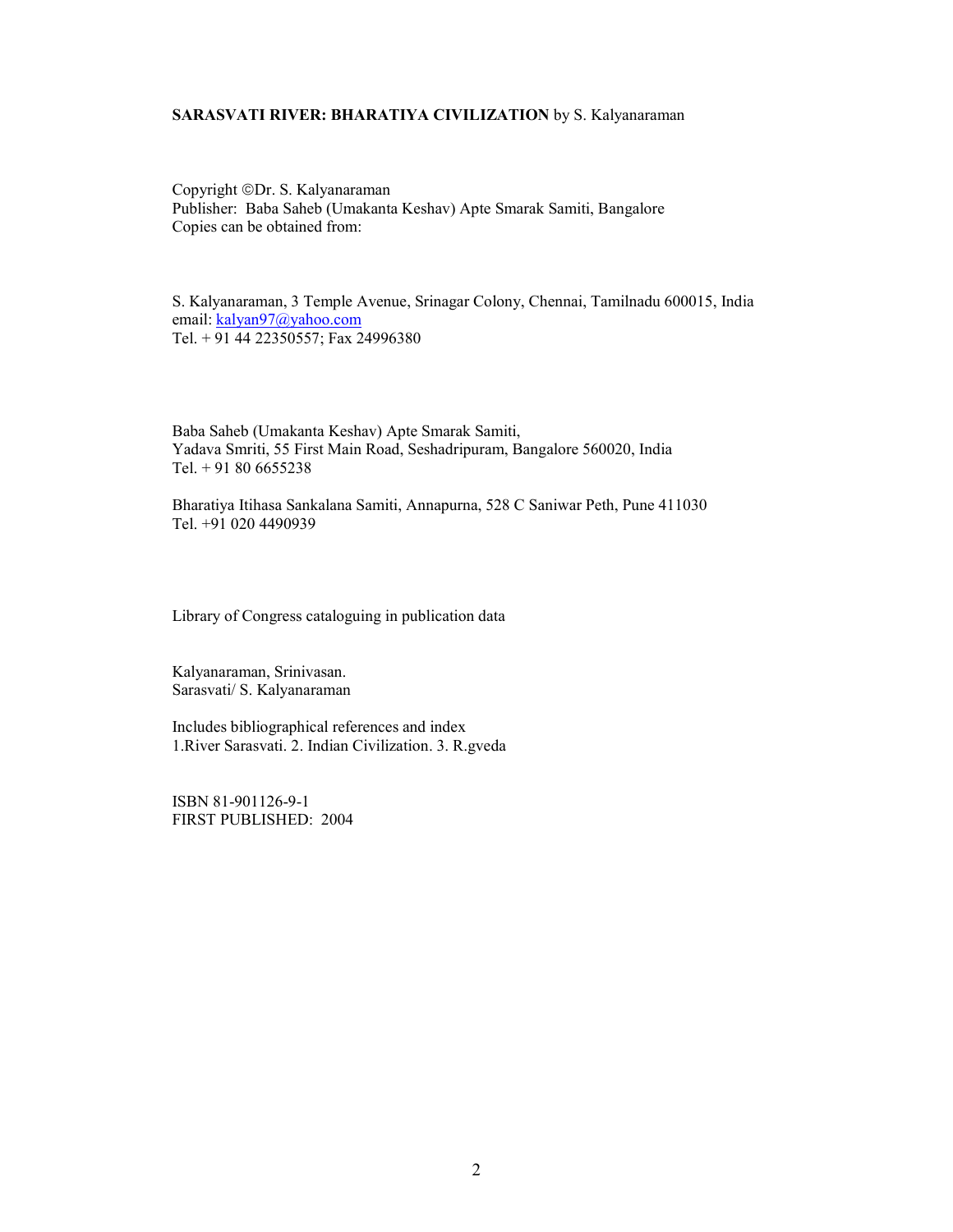# Sarasvati River: Bharatiya Civilization

Bharata Bhuracana





This is a map of Vegetation Cover, 18000 C14 years ago prepared on the basis of hundreds of studies related to the glacial age between 18,000 to 10,000 years before present (BP). During the last ice age (when glaciers covered more land area than today) the sea level was about 400 feet lower than it is today. At that time, glaciers covered almost one-third of the land.

The legends of the map:

1. Tropical rainforest (evergreen or semi-evergreen forest of humid tropics, usually tall)

- 9. Savanna (dense grassland with a scattering of trees and/or bushes)
- 10. Temperate evergreen forest

29. Lakes and open water.

The map shows that continuous civilization and settlements of people in the regions covered by the present-day Bharat and countries to the east and west of Bharat, south of the Himalayan ranges.

Indigenous evolution of civilization in Bharat is summarized based on the following chronological cultural sequences attested by archaeology: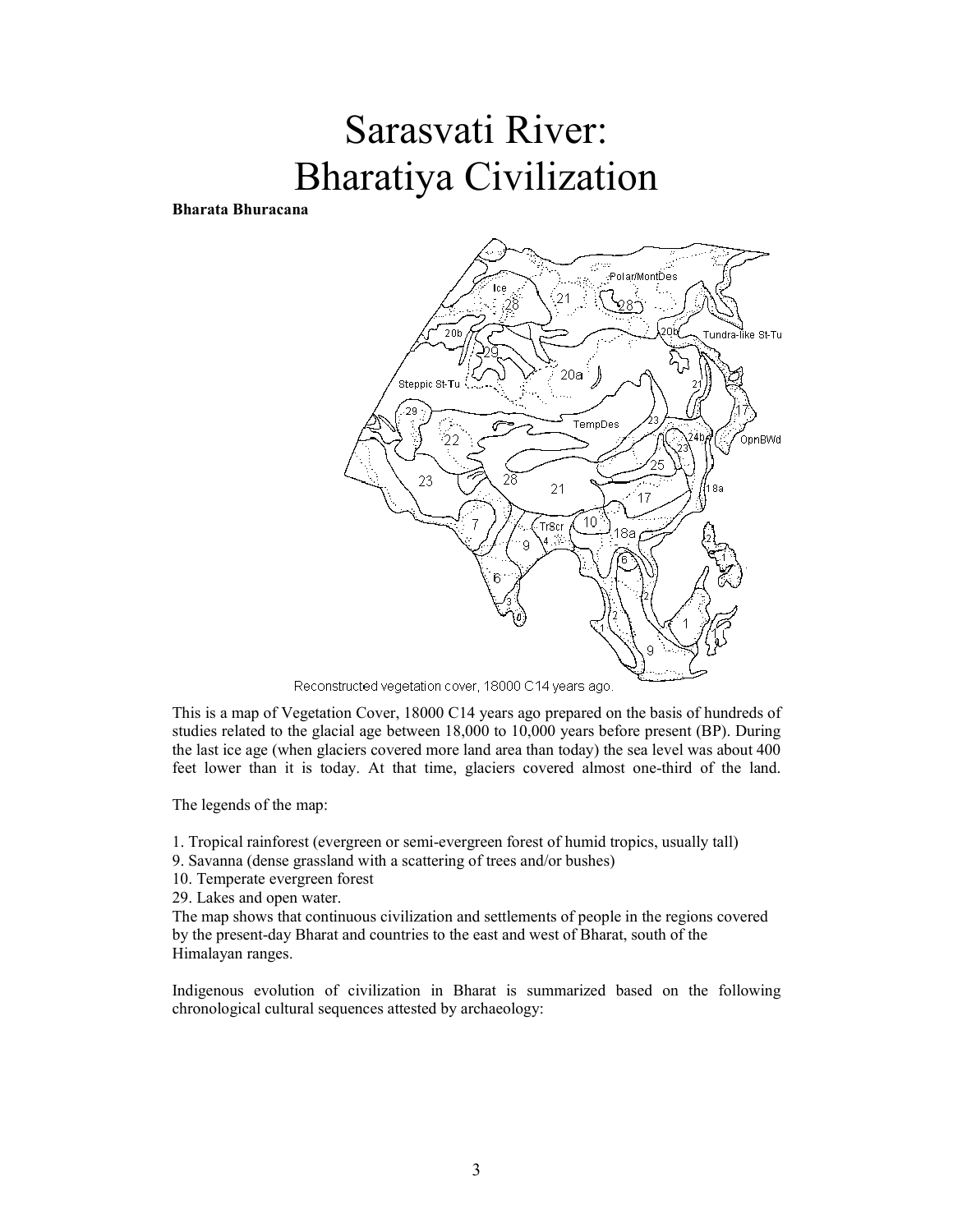| <b>Culture</b>   | <b>Stages</b>                                             | <b>Years Before Present (BP)</b> |
|------------------|-----------------------------------------------------------|----------------------------------|
| Post-Sarasvati   | Northern Black Polished Ware                              | 2600-2100                        |
| (post-Harappan)  | Painted Grey Ware                                         | 2800-2400                        |
|                  | Ochre-Coloured Pottery (Lustrous Red <sup>3500-3300</sup> |                                  |
|                  | Ware)                                                     |                                  |
| Sarasvati        | Late Sarasvati (Late Harappan)                            |                                  |
| (Harappan)       | Sarasvati (Mature)                                        | 3900-3300                        |
|                  | Early Sarasvati                                           | 4600-3900                        |
|                  | Pre-Sarasvati                                             | 5000-4600                        |
| <b>Stone Age</b> | Neolithic/Chalcolithic                                    | 8500-7500                        |
|                  | Mesolithic                                                | 12000-8500                       |
|                  | <b>Upper Palaeolithic</b>                                 | 32000-12000                      |
|                  | Middle Palaeolithic                                       | 102000-32000                     |
|                  | Lower Palaeolithic                                        | $+70000 - 100000$                |
|                  |                                                           |                                  |

#### The scientific, historical reality of River Sarasvati

Archaeological settlements in Sarasvati River Basin: Kalibangan, Bana\_wali, Ra\_khigarhi. [After Joshi and Bisht, 1994].

Out of 2,600 archaeological sites in North-west Bharat, 2,000 sites have been discovered on the banks of River Sarasvati making it the Sarasvati Civilization of circa 3300 to 1500 BCE (Before Common Era). Major sites are: Rupanagar, Rakhigarhi, Banawali, Lakhmirwala (Bhatinda, Punjab), Kalibangan, Dholavira, Dwaraka, Lothal, Somnath. Satellite images and geomorphological studies have established the entire course of Vedic Sarasvati River over a distance of 1,600 kms. from Manasarovar glacier (Himalayas) to Somnath (Prabhas Patan, Gujarat). BARC scientists have proved through tritium analysis the channels) carrying glacial waters dated to over 8,400 years Before Present. Plate tectonics



caused by the clash of Indian Plate and Eurasian plate resulted in the tilting of the terrain of north-west Bharat This led to migration of Yamuna river towards Ganga to constitute the Triveni Sangamam and of Sutlej river towards Sindhu. Sarasvati River was thus deprived of glacial, Himalayan waters. It flows even today as a small stream, dependent on monsoon waters of the Siwalik ranges near Adi Badri (near Yamunanagar, Kurukshetra). People called Parvatis in Har-ki-dun valley (the origin point of River Sarasvati near Yamunotri) even today celebrate an annual festival honouring Duryodhana – an emphatic affirmation of the historicity of Mahabharata. The Mahabharata war was fought on the banks of River Sarasvati. Veda Vyasa was observing the celestial events from the banks of River Sarasvati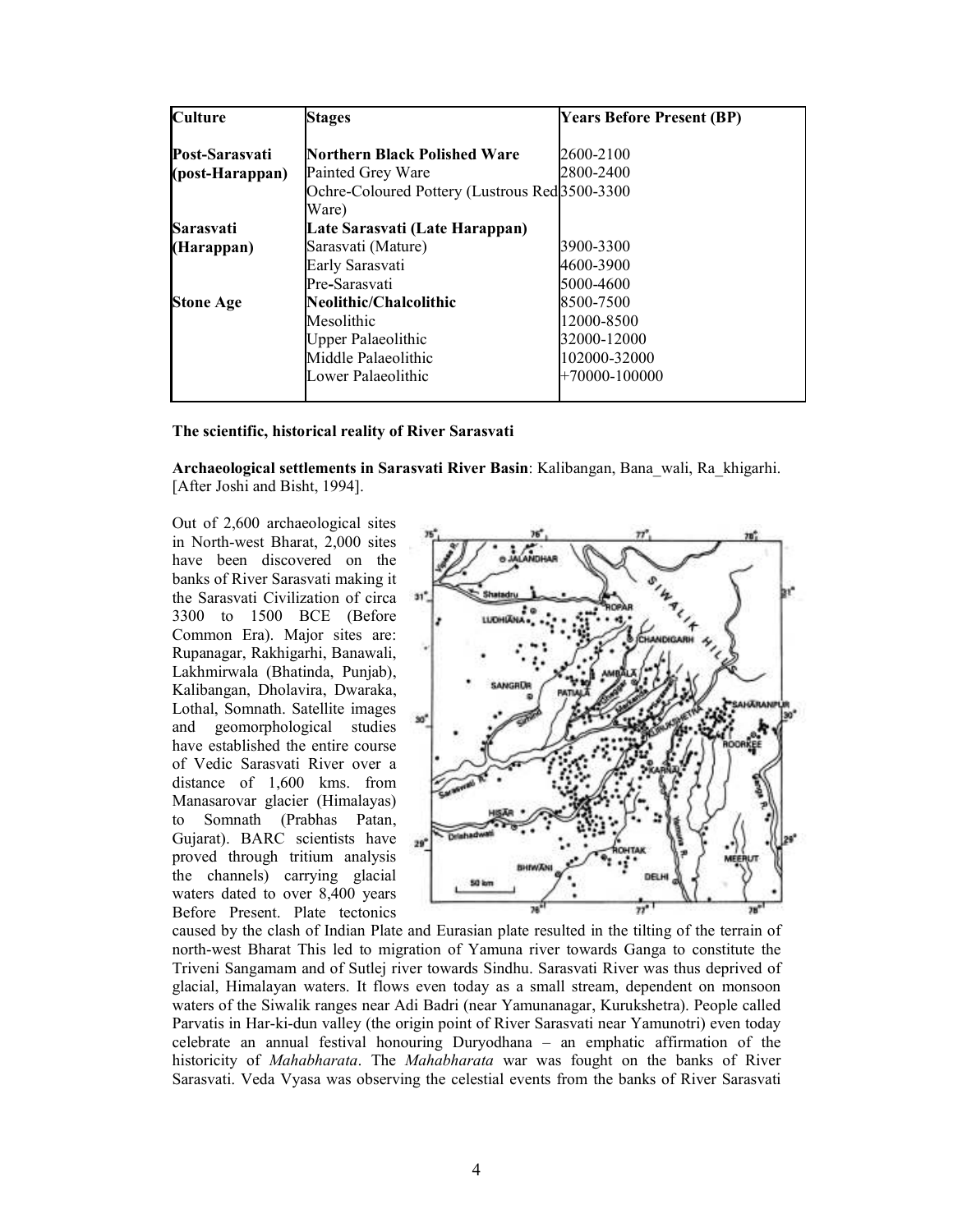and he has recorded 150 astronomical events in the Great Epic. These events have been proved using modern Planetarium Computer Software to have occurred in 3000 BCE. Mahabharata and Sarasvati thus become the sheet anchors of modern and ancient history of Bharat.

# Cultural metaphors and cultural continuity of Bharatiya civilization

That Manasarovar glacier was recognized in ancient texts is archaeologically attested by the finds of s'iva linga at Harappa and Kalibangan; the shape of the linga is a metaphor of the shape of the summit of Mt. Kailas at the foothills of which is the Manasarovar glacier recognized as the cultural capital of Bharat in the bharatiya tradition.



Plate X [c] Lingam in situ in Trench Ai (MS Vats, 1940, Excavations at Harappa, Vol. II, Calcutta): 'In the adjoining Trench Ai, 5 ft. 6 in. below the surface, was found a stone lingam [Since then I have found two stone lingams of a larger size from Trenches III and IV in this mound. Both of them are smoothed all over]. It measures 11 in. high and 7 3/8 in. diameter at the base and is rough all over.' (Vol. I, pp. 51-52)



Shape of Mt. Kailas summit compared with the shape of s'iva linga which is exemplified by 12 jytorlinga sthana on river banks.

The following key dates are found to be consistent with the sky inscriptions observed by Veda Vyasa:

> • Krishna's departure on Revati Sept. 26, 3067

#### BCE

- Krishna's arrival in Hastinapura on Bharani Sept. 28, 3067 BCE
- Solar eclipse on Jyeshtha amavasya Oct. 14, 3067 BCE
- Krittika full moon (lunar eclipse) September 29, 3067 BCE
- War starts on November 22, 3067 BCE (Saturn in Rohini, Jupiter in Revati)
- Winter solstice, January 13, 3066 BCE
- Bhishma's expiry, January 17, 3066 BCE Magha shukla ashtami
- A fierce comet at Pushya October 3067 BCE
- Balarama sets off on pilgrimage on Sarasvati on Pushya day Nov. 1, 3067 BCE
- Balarama returns from pilgrimage on Sravana day Dec. 12, 3067 BCE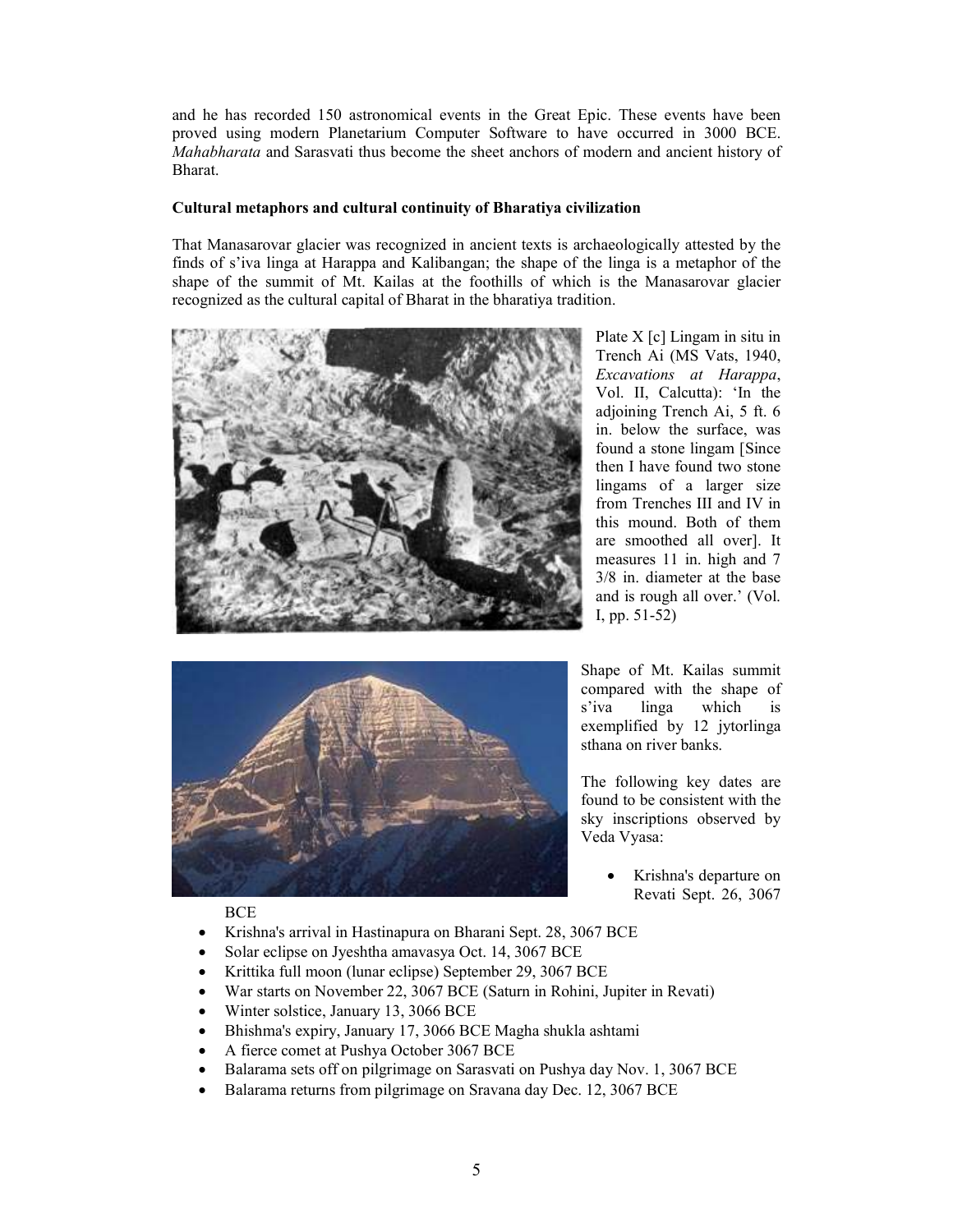• On the day Ghatotkaca was killed moon rose at 2 a.m., Dec. 8, 3067 BCE

These dates, in particular the occurrence of Winter solstice which is a critical celestial event, gets corroborated by the chronology of Kaus'i taki Brahmana which should not be farremoved from the date of S'atapatha Brahman.a (2927 BCE) which has been established by Dr. BN Narahari Achar based on the Brahmana observations that the Kritthika (Pleiades group) rose exactly at the east point (eta\_ ha vai pra\_cyai dis'e na cyavante: S'Br. II Kanda, Ch. 1. Br. 2.3). http://www1.shore.net/~india/ejvs/ejvs0502/ejvs0502.txt 1, Br. 2,3). http://www1.shore.net/~india/ejvs/ejvs0502/ejvs0502.txt http://www1.shore.net/~india/ejvs/issues.html



War starts on Nov. 22, 3067 BCE as observed by Ved Vyasa

A historical project in search of River Sarasvati to discover our roots, has become a magnificent opportunity for national resurgence and to make Bharat a developed nation.

This is presented in three sections: observations, conclusions and areas for further research.

# **Observations**

Many sparks have emerged from the anvils of scholars and researches of a variety of disciplines – all focused on the roots of civilization of Bharat.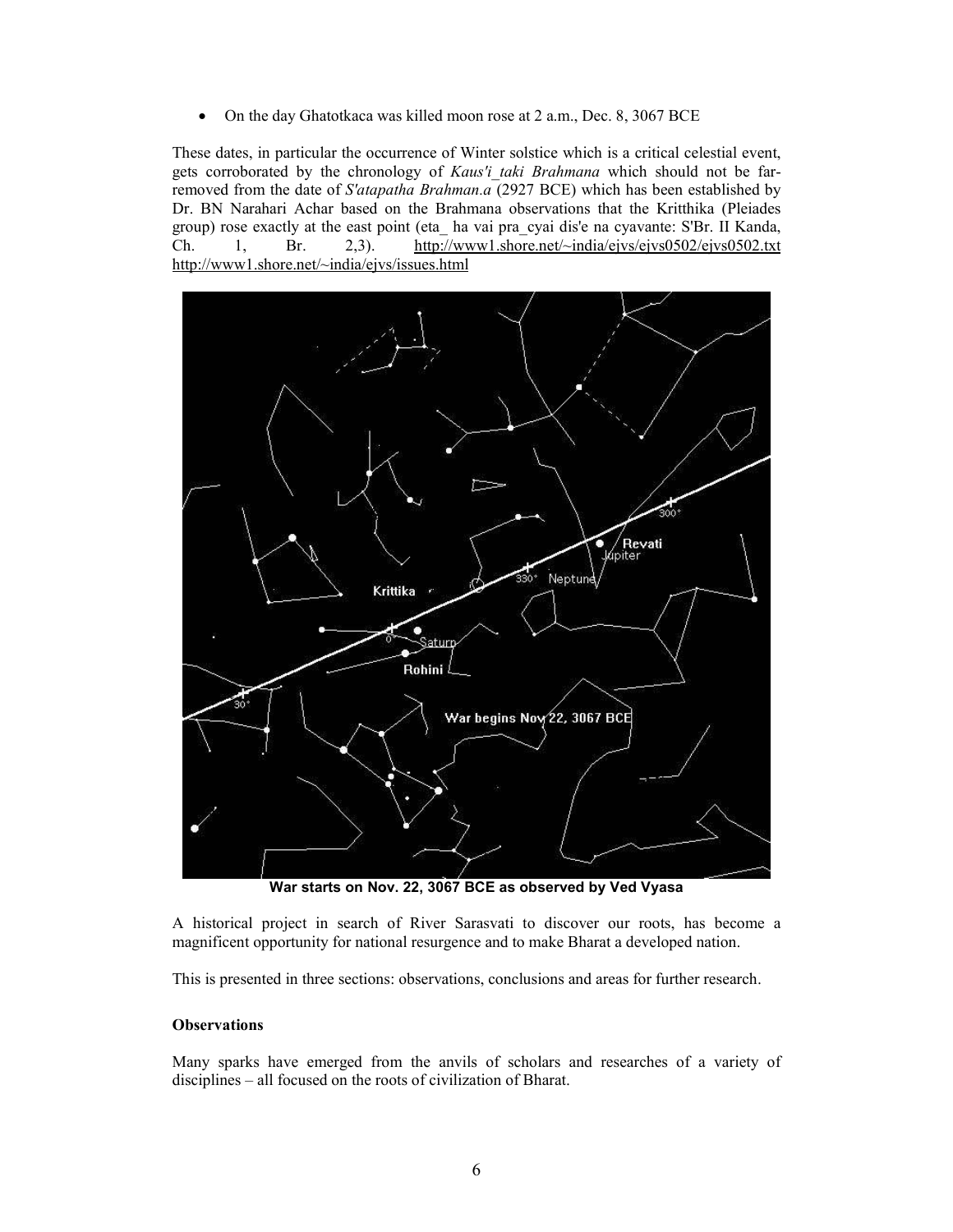Collated together, these sparks have become a floodlight which throws new light on the civilization of Bharat.

It is a new light on the civilization because of the following reasons:

- A mighty river, a river mightier than Brahmaputra had drained in North-west Bharat for thousands of years prior to 1500 BCE (Before Common Era).
- The collective memory of a billion people, carried through traditions built up, generation after generation, recalls a river called Sarasvati; this memory is enshrined in the celebration of a Mahakumbha Mela celebrated every 12 years at a place called Prayag where the River Ganga joins with River Yamuna. River Sarasvati is also shown as a small monsoon-fed stream in the topo-maps of Survey of India and in village revenue records in Punjab and Haryana.

Yet, the tradition holds that there is a triven.i san:gamma (confluence of three rivers). The third river is River Sarasvati. This tradition has now been established as a scientific fact – ground truth -- thanks to the researches carried out using satellite imageries, geo-morphological studies, glaciological and seismic studies and even the use of tritium analysis (of traces of tritium present in the bodies of water found in the middle of the Marusthali desert) by atomic scientists. The desiccation of the river was caused by plate tectonics and river migrations, between 2500 and 1500 BCE.

These studies have established beyond any doubt that River Sarasvati was a mighty river because it was a confluence of rivers emanating from Himalayan glaciers; the River Sutlej and River Yamna were anchorage, tributary rivers of River Sarasvati. The river had drained over a distance of over 1,600 kms. from Manasarovar glacier (W. Tibet) to Somnath (Gujarat) with an average width of 6-8 kms. At Shatrana (south of Patiala), satellite image shows a 20 km. wide palaeo-channel (ancient course), at the confluence of five streams – Sutlej, Yamuna, Markanda, Aruna, Somb – referred to as Pan~ca Pra\_ci\_ Sarasvati in Bharatiya tradition. This becomes Saptatha Dha\_ra Sarasvati when two other streams – Dr.s.advati and Ghaggar – join the River Sarasvati at Sirsa

• A civilization was nurtured on the banks of this River Sarasvati as recognized through the work of archaeologists and the geographical/historical facts contained in ancient texts of Bharat, such as the Mahabharata and Pura n.a. This civilization was an indigenous evolution from earlier than 10000 BCE and can be said to be one of the oldest civilizations in the world, heralding the Vedic heritage.

Over 2,000 archaeological sites have been discovered in the Sarasvati River Basin. There is a description, in 200 s'lokas, in the S'alya Parva of Mahabharata of a pilgrimage undertaken by Balarama, elder brother of Kr.s.n.a, along the River Sarasvati from Dwaraka to Yamunotri.

- The oldest extant human document is the R.gveda which is a compilation of 11,000 r.ca-s perceived by hundreds of seers. An understanding of this document is fundamental to an understanding of the cultural ethos of Bharat.
- R.gveda presents a world-view in allegorical and metaphorical terms perceiving an essential unity in cosmic phenomena and r.ta (a rhythm which modulates the terrestrial and celestial events alike). While the document presents the early philosophical thought related to dharma, it also describes the lives and activities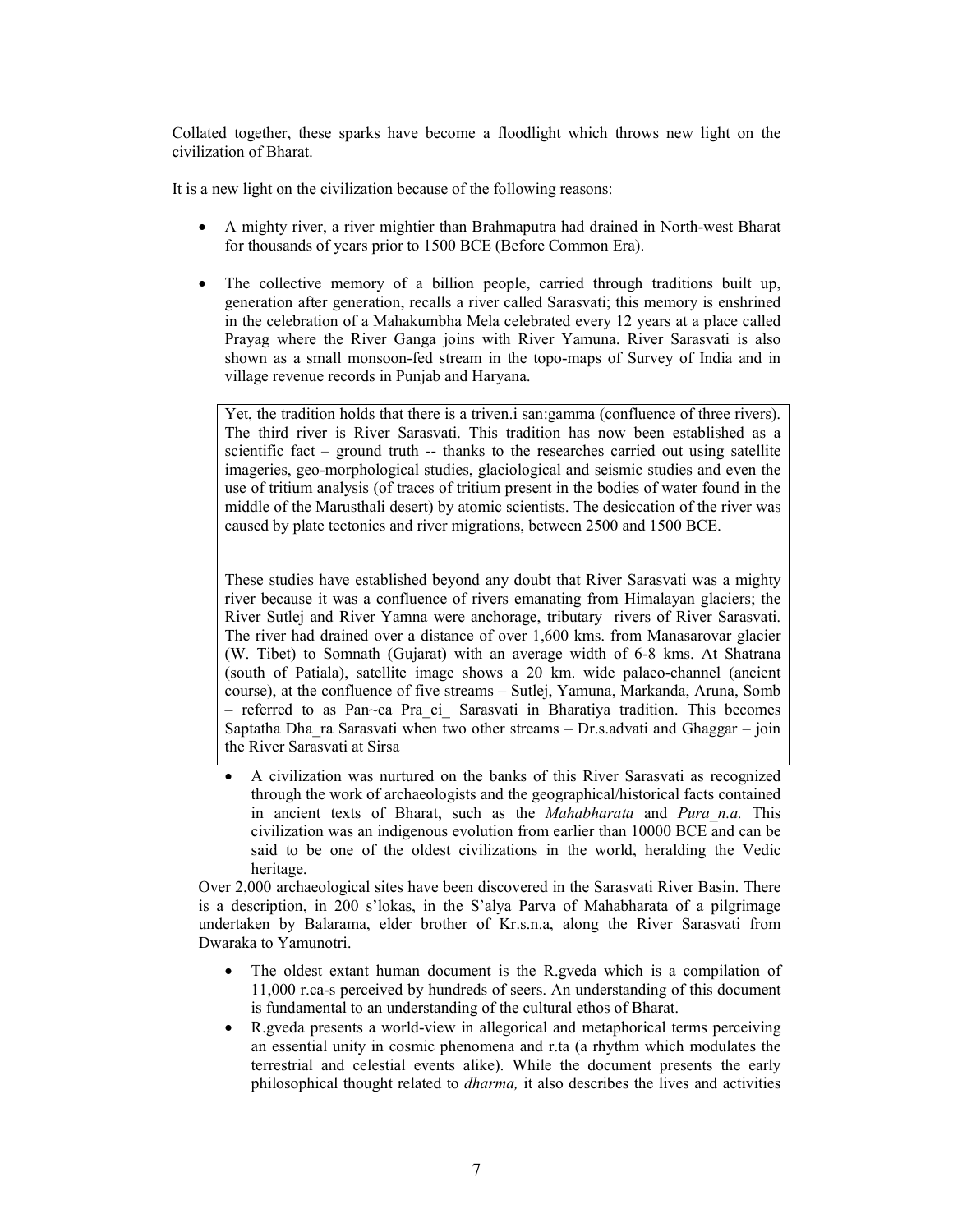of people – the Bharatiya. R.gveda thus presents a variegated picture covering a variety of facets of a maritime-riverine civilization, such as transport systems, agriculture, use of fire, minerals and metals to produce household utensils, ornaments, tools and weapons. Archaeologists have unearthed many examples of technology used in the days of the Sarasvati Civilization (from circa 3500 BCE to 1500 BCE). These provide evidence for the evolution of s'ankha industry in 6500 BCE, preparation of alloys such as pan~caloha, bronze, brass, pewter and bellmetal. Maritime nature of the civilization is exemplified by the clusters of sites along the coastline in and around Gujarat and a steatite seal depicting a boat:



•

Material: terra cotta Dimensions: 4.6 cm length, 1.2 x 1.5 cm width Mohenjo-daro, MD 602 Islamabad

This is confirmed further by the find of a burial of a woman at Nausharo shown wearing s'ankha ornaments including a s'ankha wide bangle. The stratigraphic date of this burial is 6500 BCE attesting to an 8500 year-old continuous s'ankha industry in Bharat.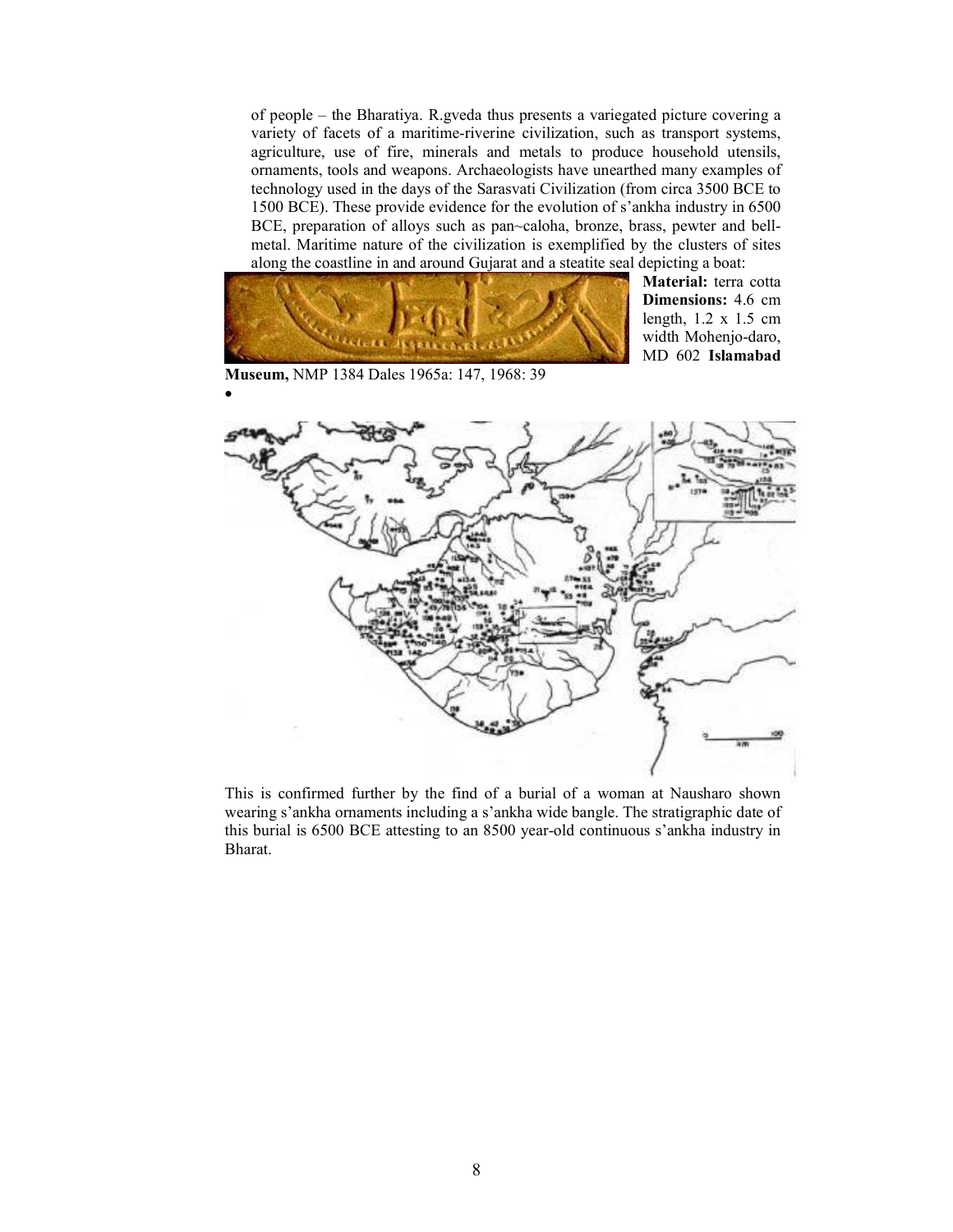

TURBINELLA PYRUM, S'AN:KHA KR.S'ANA (CONCH PEARL)

Burial ornaments made of shell and stone disc beads, and turbinella pyrum (sacred conch, s'an:kha) bangle, Tomb MR3T.21, Mehrgarh, Period 1A, ca. 6500 BCE. The nearest source for this shell is Makran coast near Karachi, 500 km. South. [After Fig. 2.10 in Kenoyer, 1998].

Bronze foot and bronze anklet: Mohenjo-daro [After fig. 5.11 in: DP Agrawal, 2000]

The method of cutting a s'ankha to prepare s'ankha bangles is demonstrated by the photo of an artisan working in Kolkata. This s'ankha bowman is referred to as s'ankha kr.s'a\_na in R.gveda and Atharvaveda. RV 1.112.21 With those aids by which you defended Kr.s'a\_nu in



battle, with which you



succoured the horse of the young Purukutsa in speed, and by which you deliver the pleasant honey to the bees; with them, As'vins, come willingly hither. [Kr.s'a\_nu are somapa\_las, vendors or providers of Soma; hasta-suhastakr.s'a navah, te vah somakrayan.ah (Taittiri ya Sam.hita 1.2.7); kr.s'a nu = agni; purukutsa was the son of Mandha\_ta\_ and husband of Narmada\_, the river; the text has only 'of the young', Purukutsa

 is added]. S'AN:KHAH KR.S'ANAH = PEARL SHELL WON FROM THE OCEAN AND WORN AS AN AMULET (AV 4.10.1)

A dialectical continuum has existed in Bharat from the days of R.gveda and Sarasvati Civilization. The civilization constituted a linguistic area, as it is even today in Bharat. Mleccha was a language spoken by Vidura and Yudhis.t.hira as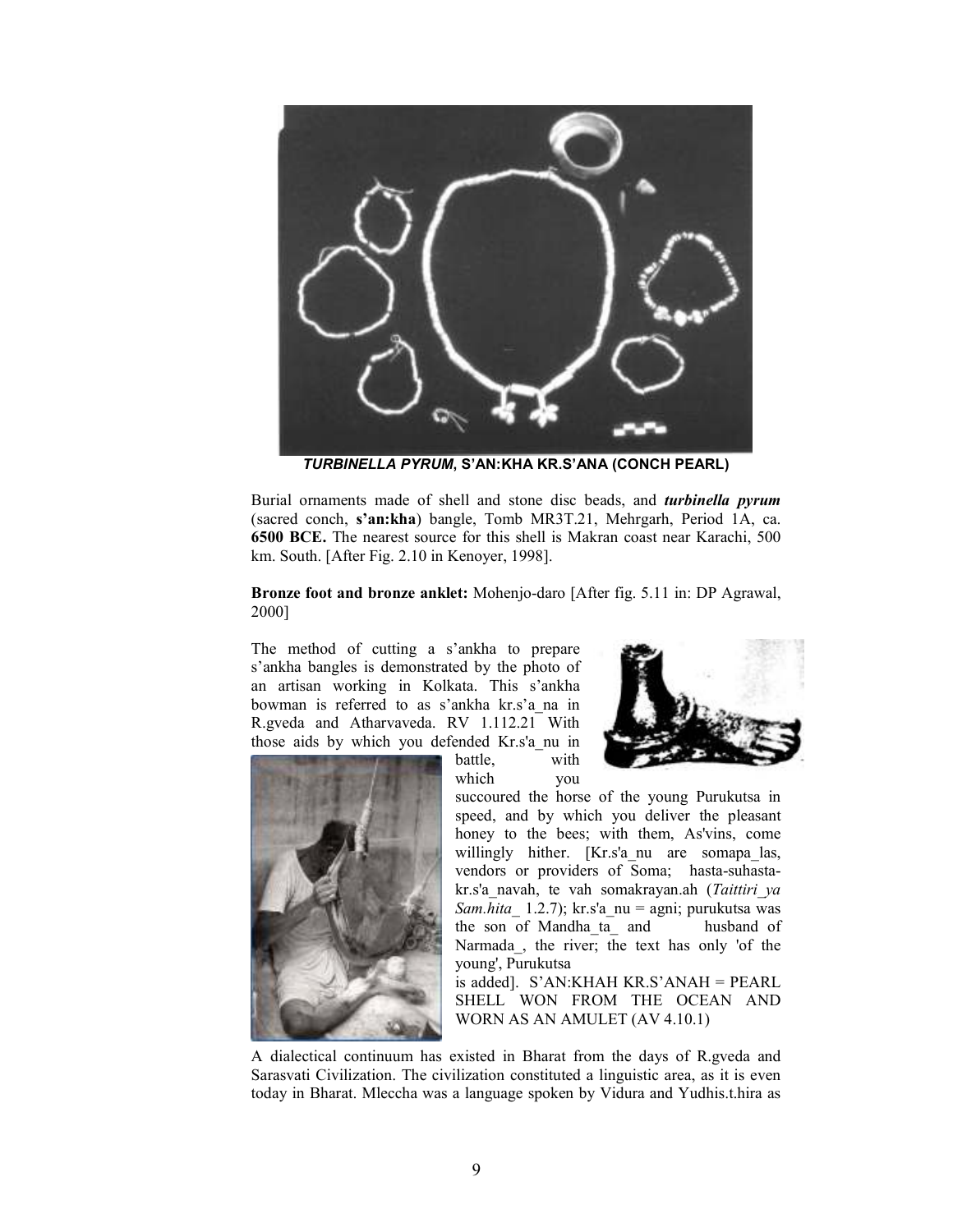evidenced by *Mahabharata*. Mleccha were vra tya-s who worked with minerals



and metals. The semantic structures (words and meanings) of all languages of Bharat – Munda, Dravidian or Indo-Aryan categories – present an essential unity among the speakers of various dialects of Bharat. The seven volume work on Sarasvati substantially draws upon the Indian Lexicon, which is a comparative dictionary of over 25 ancient languages of Bharat.

It is possible to decode the epigraphs of Sarasvati civilization as hieroglyphs, that is, use of glyphs to connote similar sounding words which denote metal-workers' artifacts such as metals, minerals and types of

furnaces. The language is mleccha, the same language spoken by Vidura and Yudhishthira.

#### Feline figurine terracotta. A woman's face and headdress are shown. The base has a hole to display it on a stick. (After JM Kenoyer/Courtesy Dept. of Archaeology and Museums, Govt. of Pakistan).

The phonemes and the associated glyph evoke a meaning:  $\text{kol}'$  (Ta.) kola = blacksmith (Ma.); kol, kollan- (Ta.); kolime, kulime, kolume = a fire-pit or furnace (Ka.); kolime id., a pit (Te.); kulume kanda ya = a tax on blacksmiths (Ka.) kolimi titti = bellows used for a furnace (Te.)

There is a lexeme which connotes pan-caloha, an alloy containing five metals:: kol This word is represented *rebus* (lit. sounds like) by a tiger, **kolhu-o** (G.)

 $\text{kol} = pan \sim calo \ \text{kam}$  (five metals); kol metal (Ta.lex.) pan $\sim$ caloha = a metallic alloy containing five metals: copper, brass, tin, lead and iron (Skt.); an alternative list of five metals: gold, silver, copper, tin (lead), and iron (dha\_tu; Na\_na\_rtharatna\_kara. 82; Man:gara ja's Nighan.t.u. 498)(Ka.) kol, kolhe, 'the koles, an aboriginal tribe if iron smelters speaking a language akin to that of Santals' (Santali)  $\text{kol} = \text{kollan}$ -, kamma l.an- (blacksmith or smith in general)(Ta.lex.) kollar = those who guard the treasure (Ta.lex.) cf. golla (Telugu) **khol, kholi** = a metal covering; a loose covering of metal or cloth (G.) [The semant. expansions to kolla puri or kolha pur and also to 'kolla ppan.t.i' a type of cart have to be investigated further].

kol 'working in iron, blacksmith (Ta.); kollan- blacksmith (Ta.); kollan blacksmith, artificer (Ma.)(DEDR 2133)

kolime, kolume, kulame, kulime, kulume, kulme fire-pit, furnace (Ka.); kolimi furnace (Te.); pit (Te.); kolame a very deep pit (Tu.); kulume kanda\_ya a tax on blacksmiths (Ka.); kol, kolla a furnace (Ta.) kole.l smithy, temple in Kota village (Ko.); kwala.l Kota smithy (To.); konimi blacksmith; kola id. (Ka.); kolle blacksmith (Kod.); kollusa na\_ to mend implements; kolsta na, kulsa na\_ to forge; ko\_lsta\_na\_ to repair (of plough-shares); kolmi smithy (Go.); *kolhali* to forge (Go.)(DEDR 2133).] **kolimi-titti** = bellows used for a furnace (Te.lex.) kollu- to neutralize metallic properties by oxidation (Ta.lex.) kol brass or iron bar nailed across a door or gate; kollu-t-tat.i-y-a n.i large nail for studding doors or gates to add to their strength (Ta.lex.) **kollan--kamma** lai  $\leq$  + karmas'a la, kollan--pat.t.arai, kollanulai-k-ku\_t.am blacksmith's workshop, smithy (Ta.lex.) cf. ulai smith's forge or furnace (Na\_lat.i, 298); ulai-k-kal.am smith's forge; ulai-k-kur-at.u smith's tongs; ulai-t-turutti smith's bellows; ulai-y-a n.i-k-ko l smith's poker, beak-iron (Ta.lex.) [kollulaive r-kan.alla r: nait.ata. na t.t.up.); mitiyulaikkollan- mur-iot.ir.r.an-n-a: perumpa  $(Ta.lex.)$  Temple; smithy: kol-l-ulai blacksmith's forge (kollulaik ku\_t.attin-a\_l : Kumara. Pira. Ni\_tiner-i. 14)(Ta.lex.) cf. kolhua\_r sugarcane milkl and boiling house (Bi.); kolha\_r oil factory (P.)(CDIAL 3537). *kulhu* 'a hindu caste, mostly oilmen' (Santali) kolsa  $r =$  sugarcane mill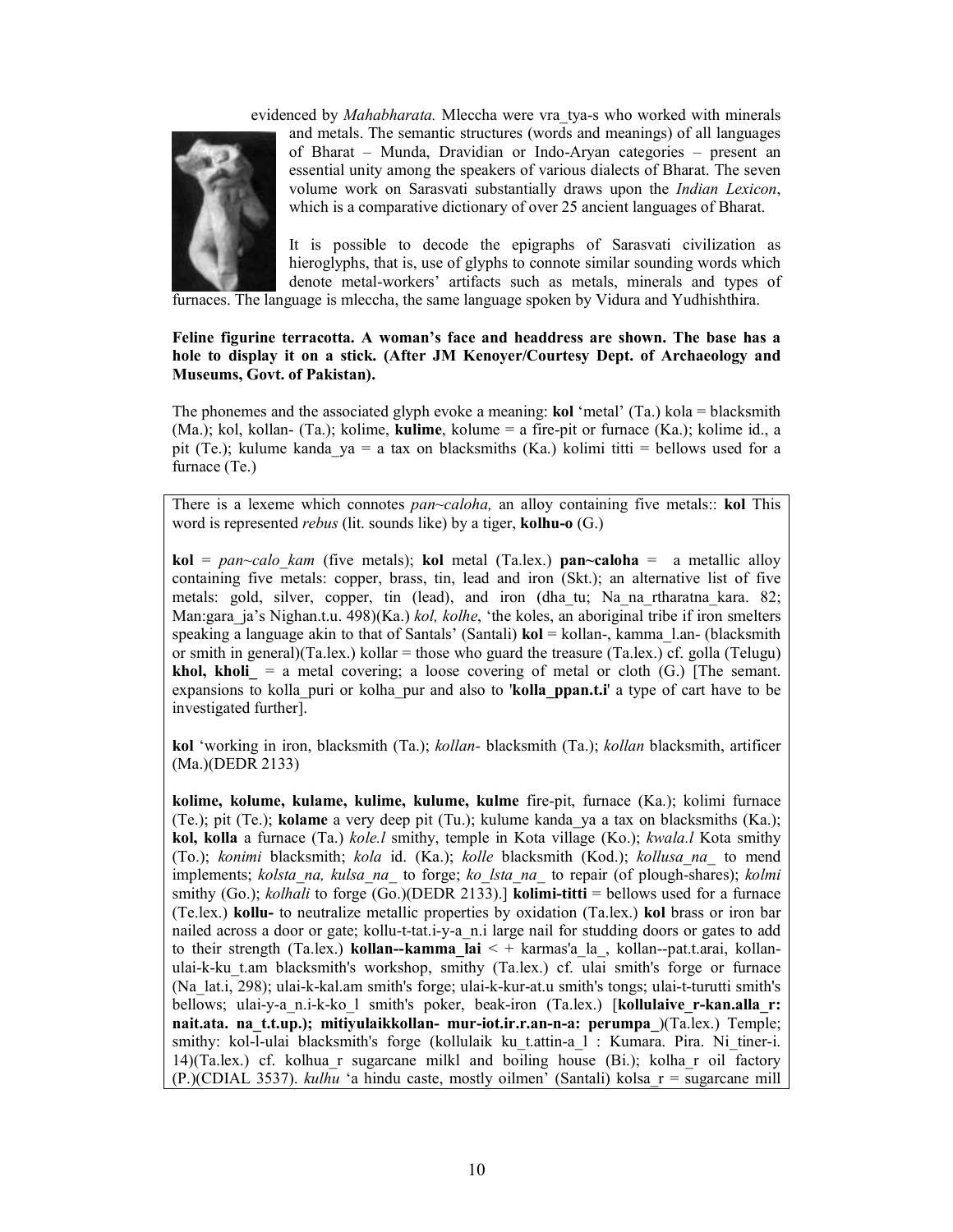and boiling house (Bi.)(CDIAL 3538).

kola\_ burning charcoal (L.P.); ko\_ila\_ burning charcoal (L.P.N.); id. (Or.H.Mth.), kolla burning charcoal (Pkt.); koilo dead coal (S.); kwelo charcoal (Ku.); kayala\_ charcoal (B.); koela id. (Bi.); koilo (Marw.); koyalo (G.)(CDIAL 3484). < Proto-Munda. ko(y)ila = kuila black (Santali): all NIA forms may rest on ko\_illa.] koela, kuila charcoal; khaura to become charcoal; ker.e to prepare charcoal (Santali.lex.)



m1181A  $\cup$   $\mathbb{R}$   $\mathbb{Z}$  2222 Pict-80: Three-faced, horned person (with a threeleaved pipal branch on the crown), wearing bangles and armlets and seated, in a yogic posture, on a hoofed platform Meaning conveyed: penance !

Grapheme: **ko** lemu = the backbone (Te.)

 $\mathbf{kolma} = \mathbf{a} \text{ paddy plant (Santali) Rebus: } \mathbf{kolime} = \text{furnace (Ka.)}$ 

The meaning conveyed by penance itself can be composed as a glyph: a person seated in a yogic posture. **kamad.ha, kamat.ha** = a type of penance (Pkt.). This word can also be imaged like a ficus leaf,: **kamat.ha** (Skt.) or a bat, **kabat.a** (Ka.)

This sound of this word evokes meanings related to tools of trade of a professional artisan : **kamat.a** = a portable furnace for melting precious metals (Te.) **kamat.ha**  $y_0$  = a learned carpenter or mason, working on scientific principles (G.) **kammat.i**  $d.u = a$  goldsmith, a silversmith (Te.) kampat.t.am = mint (Ta.)

Sign 28  $^{1/2}$  Ligature on sign 28: dhanus 'bow' (Skt.) dhan.i\_ = the owner, the possessor (G.)

**kamat.amu, kammat.amu** = a portable furnace for melting precious metals; kammat.i d.u = a goldsmith, a silversmith (Te.lex.) ka~pr.aut., kapr.aut. jeweller's crucible made of rags and clay (Bi.); kapr.aut.i\_ wrapping in cloth with wet clay for firing chemicals or drugs, mud cement (H.)[cf. modern compounds: kapar.mit.t.i wrapping in cloth and clay (H.); kapad.lep id. (H.)](CDIAL 2874). kapar-mat.t.i clay and cowdung smeared on a crucible (N.)(CDIAL 2871).

kampat.t.tam coinage, coin (Ta.); kammat.t.am, kammit.t.am coinage, mint (Ma.); kammat.i a coiner (Ka.)(DEDR 1236) kammat.a = coinage, mint (Ka.M.) kampat.t.a-kku\_t.am mint; kampat.t.a-k-ka\_ran- coiner; kampat.t.a- mul.ai die, coining stamp (Ta.lex.)

Attesting to bronze-working coterminus with iron-working are sites on Sarasvati river and Ganga river basins of  $3<sup>rd</sup>$  and  $2<sup>nd</sup>$  millennia BCE.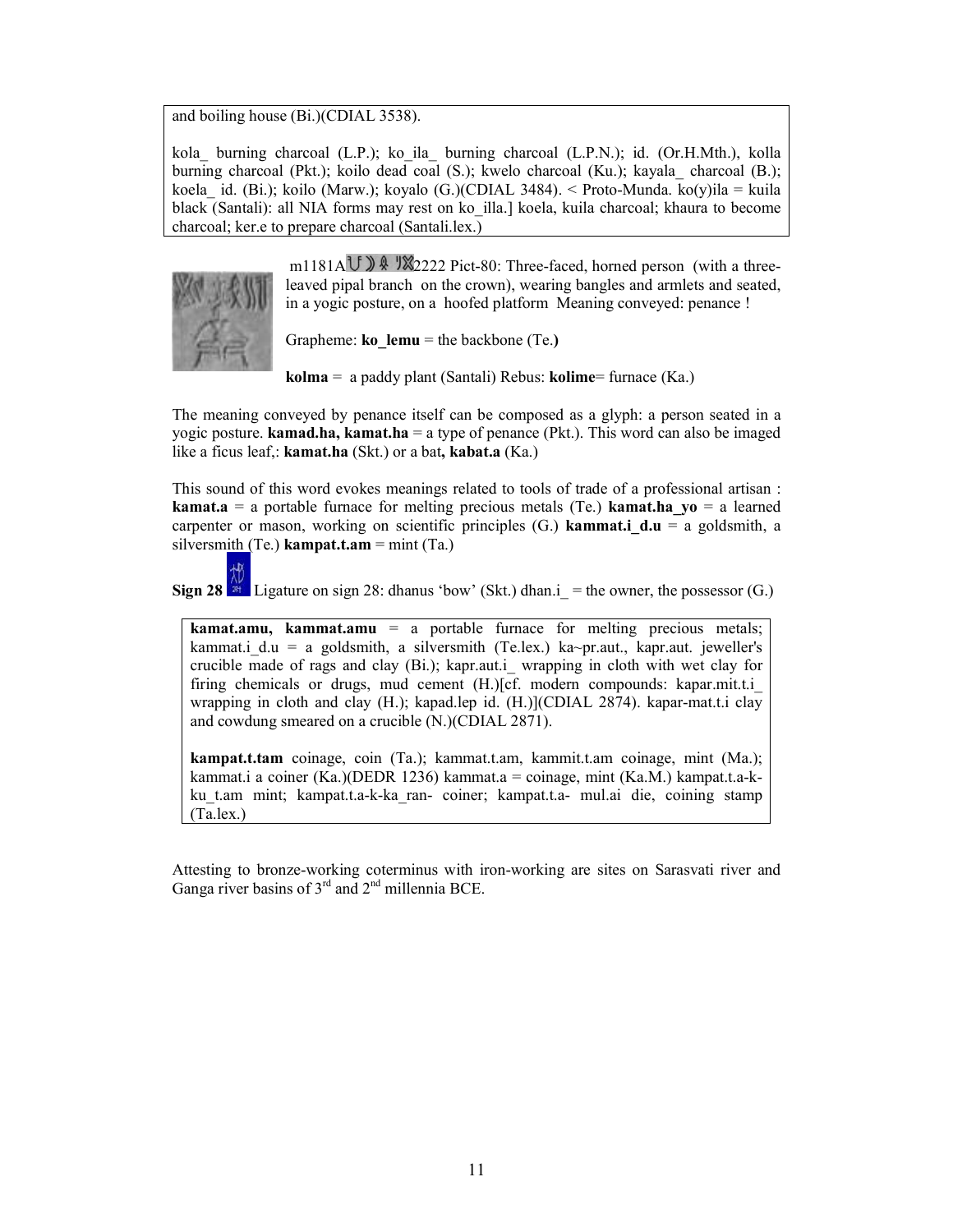

Large updraft kiln, Harappa (ca. 2400 BCE), found in Mound E, 1984. (After Fig. 8.8, Kenoyer, 1998). A full-scale reconstruction of the ancient Harappan kiln. Harappa Archaeologcal Research Facility used to fire large storage jar, pottery and figurine replicas. (After Fig. 8.9, Kenoyer, 1998)

These copper and pottery kilns are comparable to the iron smelters discovered on Ganga river basin dated to  $2<sup>nd</sup>$  millennium BCE at sites: Raja-Nal-ki-tila, Malhar and Lohardewa.

[After Figure 6. Damaged circular clay furnace, comprising iron slag and tuyeres and other waste materials stuck with its body, exposed at lohsanwa mound, Period II, Malhar, Dist.



Chandauli, p. 542.]

Using this lexical repertoire of the linguistic area called Bharat, it has been possible to crack the code of the epigraphs of the civilization inscribed on over 4,000 objects including seals, tablets, weapons and copper plates. The epigraphs are

composed of hieroglyphs (referred to as Mlecchita Vikalpa – picture writing --, one of the 64 arts listed by Va\_tsya\_yana).

The code of hieroglyphs is based on rebus (use of similar sounding words and depicted through pictures) and represent the property possessions of braziers – possessions such as furnaces, minerals, metals, tools and weapons. These were also traded over an extensive area upto Tigris-Euphrates river valley in Mesopotamia and the Caspian Sea in Europe.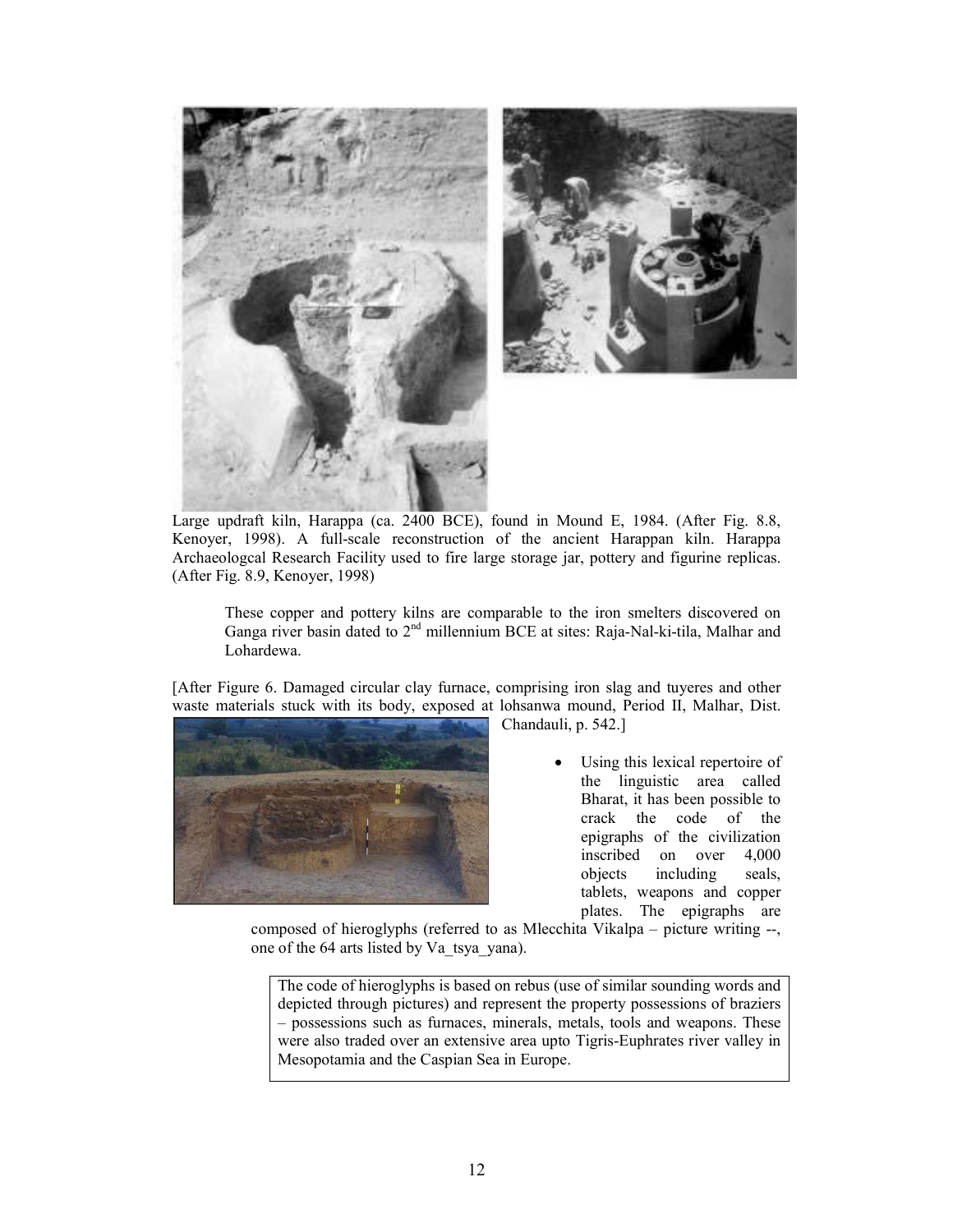- The tradition of epigraphy evidenced in punch-marked coins and copper plate inscriptions in the context of Sarasvati Epigraphs points to millions of manuscripts and documents remaining unexplored all over Bharat.
- Ongoing projects for the rebirth of River Sarasvati has opened a new vista in water management in Bharat, which has an ancient tradition of water management exemplified by the rock-cut reservoir in Dholavira, the grand anicut on Kaveri, the step wells and pus.karin.is in all parts of Bharat.
	- Sarasvati, best of mothers, best of rivers, best of goddesses, we are, as it were, ordinary children; grant us, mother, distinction
	- (ambitame, nadi\_tame, devitame are superlatives of ambika\_, mother; nadi\_, river and devi\_, godess) (Rigveda man.d.ala 2.su\_kta 41.r.ca 16: r.s.i. Gr.tsamada; chanda: anus.t.up; devata\_; sarasvati\_)
- Desiccation of River Sarasvati is a warning to us about the unpredictability of the impact of tectonics on hydrological systems sourced from the Himalayas, for e.g. the Rivers Ganga and Brahmaputra.

# **Conclusions**

- 1. River Sarasvati is neither a legend, nor a myth, but ground-truth, a river which was flowing for thousands of years prior to Vedic times.
- 2. Bharatiya Civilization is an indigenous evolution and cultural continuity is established from the Vedic times to the present day.

# Nausharo: female figurine. Period 1B, 2800 – 2600 BCE. 11.6 x 30.9 cm.[After Fig. 2.19, Kenoyer, 1998].



Hair is painted black and parted in the middle of the forehead, with traces of red pigment in the part.This form of ornamentation may be the origin of the later Hindu tradition where a married woman wears a streak of vermilion or powdered cinnabar (sindur) in the part of her hair. Choker and pendant necklace are also painted with red pigment, posssibly to represent carnelian beads.

3. For thousands of years before the days of Mahabharata War (ca. 3000 BCE), the Bharatiya had contacts with neighbouring civilizations.

4. The historicity of Mahabharata has been established making it a sheet anchoe of Bharatiya Itiha\_sa.

5. After the desiccation of River Sarasvati (finally by about 3000 years ago), Bharatiya-s moved to other parts of the world.

6. The metaphor of Samudra manthanam (celebrated in the *Bha* vata Pura  $n.a$ ) is a depiction of the reality of a cooperating society which had united all the people of Bharat into life-activities including the environmentally sustainable use of natural resource offered by Mother Earth (Bhu\_devi).

7. Sarasvati is adored in Bharatiya tradition as a river, as a mother and as a divinity – ambitame, nadi tame, devitame sarasvati. This is an abiding spiritual foundation which resides in the heart of every Bharatiya.

8. The epigraphs evidence one of the early writing systems of the world.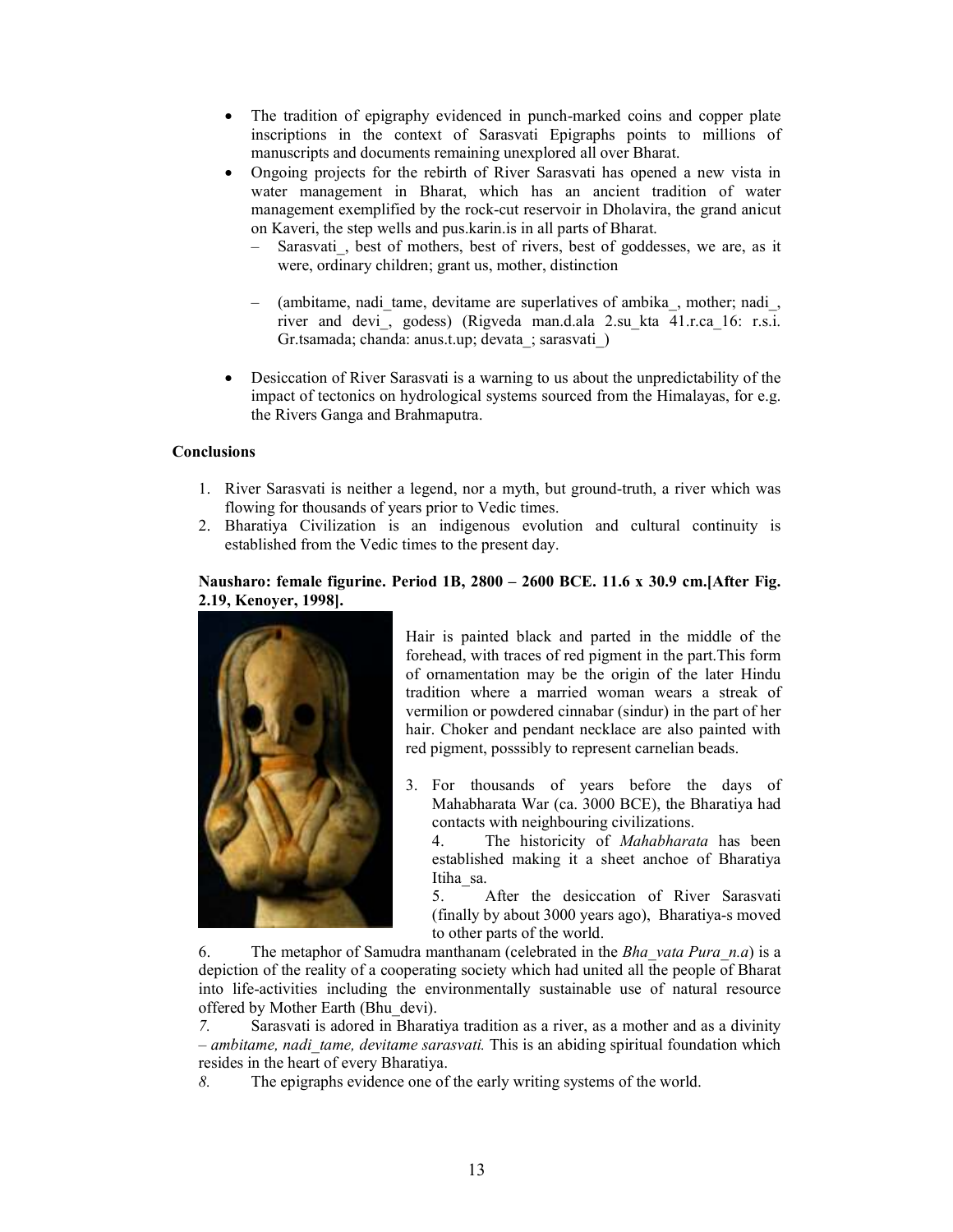9. The search and discovery of River Sarasvati has revealed a thread of essential unity – a bond among the people of Bharat. This has emerged from Vedic times and continues even today. This is the unity of an integral society, a resurgent nation and a unified culture which can be found in all parts of Bharat, from the Himalayas to the Indian Ocean.

10. Research Institutions have to be established in different disciplines of historical studies to study the manuscripts and documents in the archival collections in all parts of the country.

11. The initiation of a project for interlinking of rivers is a laudable, first step in creating a National Water Grid which has the potential to ensure equitable distribution of water resources to all parts of the country and to make Bharat a developed nation in 15 years' time.

> The establishment of the Water Grid is a national imperative and should be an unmotivated action (l'acte gratuite) devoid of political overtones.

• The establishment of an inter-disciplinary Sarasvati Research Centre in Kurukshetra will help in progressing further researches on water resources management, and study of our history, heritage and culture.

#### Areas for further researches

• Glaciological researches are needed in relation to the glacial source of River Sarasvati which is referred to as *Plaks.a Pras'ravan.a* in the ancient texts.



This image of dynamic himalaya exemplifies the nature of Bharata bhuracana. The entire Indian plate is moving at the rate of 6 cms. Per year northwards clashing with the Eurasian plate and there is a resultant rise of the Himalaya by 1 cm. every year. This dynamism is the result of active plate tectonics. The earthquake which occurred in Bhuj on 26 January 2001 and the quake in Teheran in the year 2004 are related to the plate tectonic activity. The Bhuj quake measured 8.2 on the Richter scale (on a scale of 1 to 10) which is equivalent to the energy released by simultaneous explosion of 220 hydrogen bombs. This level of energy explains the tilting of the northwest Bharat terrain, River Sarasvati going underground (antah salila) in some stretches and the lateral shift of S'ivalik ranges creating the Yamuna tear near Paonta Saheb for Yamuna River to migrate westward and resulting in a 90 degree turn of River Sutlej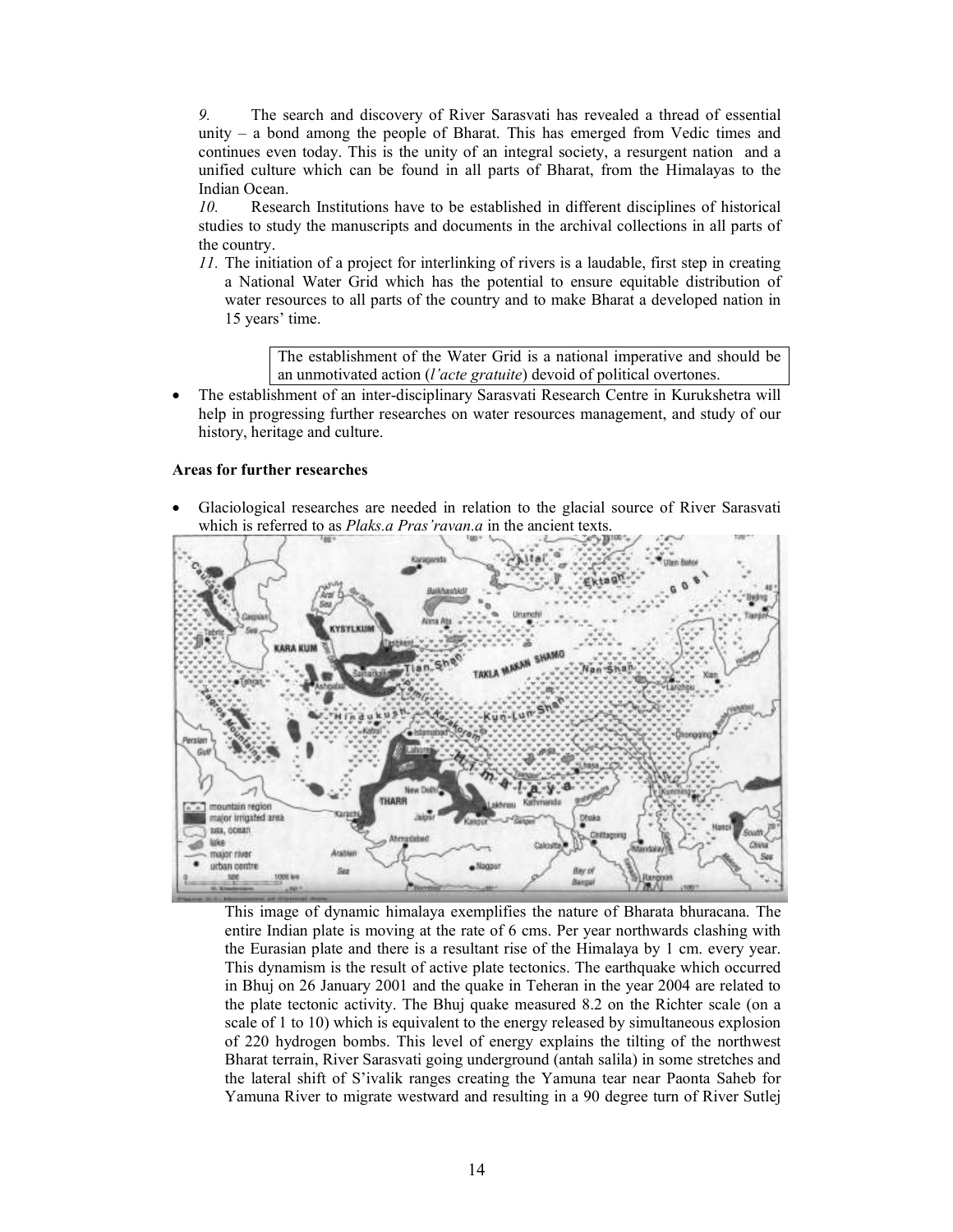at Ropar. The glacial rivers from Manasarovar and Yamunotri abandoned River Sarasvati making the latter a monsoon-fed river during the period from 2500 and 1500 BCE.



- 6000km. Journey of Bha\_rata in 40-50 m. years
- Each of these are areas of geologically recent (less than 100 million years) mountain building associated with Plate Tectonics. In addition to providing cool, moist homes for glaciers, mountains also have affected the climate of the Earth. Mountains cause disturbances in airflow, altering global circulation patterns.

The formation of the Gulf of Khambat about 10000 years BP and the levels of solar energy impacting upto 30 degrees north and 30 degrees south of the equator explain the occurrence of monsoons in Bharat, the creation of glaciers on Himalayan heights from 7000 to 24000 ft. and the rise of sea levels submerging areas of land in Bharat in historical periods. This is attested by the discovery of National Institute of Ocean Technology of ancient channels of Rivers Narmada and Tapadi being submerged by the incursion of the sea circa 10000 years BP.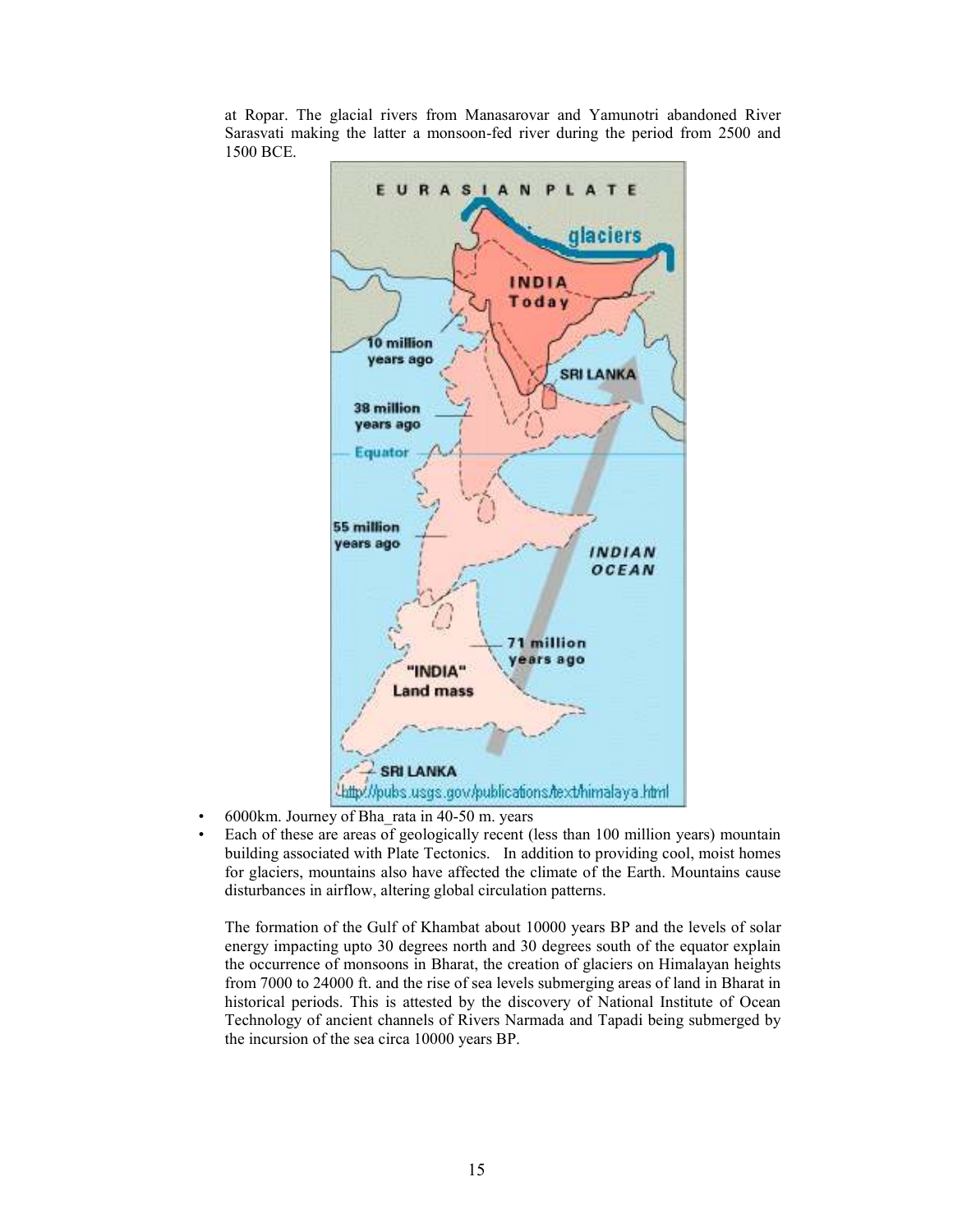

PROBABLE SUNKEN RIVER COURSES

This submergence of land by incursion of the sea is consistent with the observation in Mausalaparvan of Mahabharata which refers to the submergence of Dwaraka.

#### After Kr.s.n.a's soul departs the mortal body---

Vivr.ddhamu\_s.ika\_ rathya\_ vibhinnaman.ika\_statha\_ kes'a\_ nakha\_s'ca supta na madyante mu s.ikairnis'I (MBh., Mausala, 2.5)

Ci ci ku ci ti va s'anti sa rika vr.s.n.ives'masu nopas'a myati s'abdas'ca sa diva ra trameva hi (MBh., Mausala, 2.6)

Anvakurvannulu\_ka\_na\_m sa\_rasa\_ virutam tatha\_ aja\_h s'iva\_na\_m virutamanvakurvata bha\_rata (MBh., Mausala, 2.7)

Streets swarmed with rats and mice, earthen pots showwed cracks or were broken from no apparent cause, sarika\_s chirped ceaselessly day and night, sa\_ras hooted like owls, goats cried like jackals, pigeons departed from their homes, and asses brayed aloud in disconsonant and awful voices (Ganguly, 1998).

Nirya te tu jane tasmin sa\_garo makara\_layah dra\_raka\_m ratnasampu rn.a m jalena pla vayat tada  $(MBh, Mausala, 7.41)$ 

Tadadbhutamabhipreks.ya dva\_raka\_va\_sino jana\_h tu\_rn.a\_t tu\_rn.ataram jagmuraho daivakiti bruvan (MBh., Mausala, 7.43)

The sea, the abode of monsters, engulfed the gem-filled Dva\_raka with waves soon after the people departed the place. Seeing this astounding incident, the citizens of Dva raka ran away, exclaiming, 'O, our fate'. (Ganguly, 1998).

This jibes with the evidence of Sangam literature (Patirruppattu) where cera kings claim their descent 42 generations from Dwaraka (Tuvarai).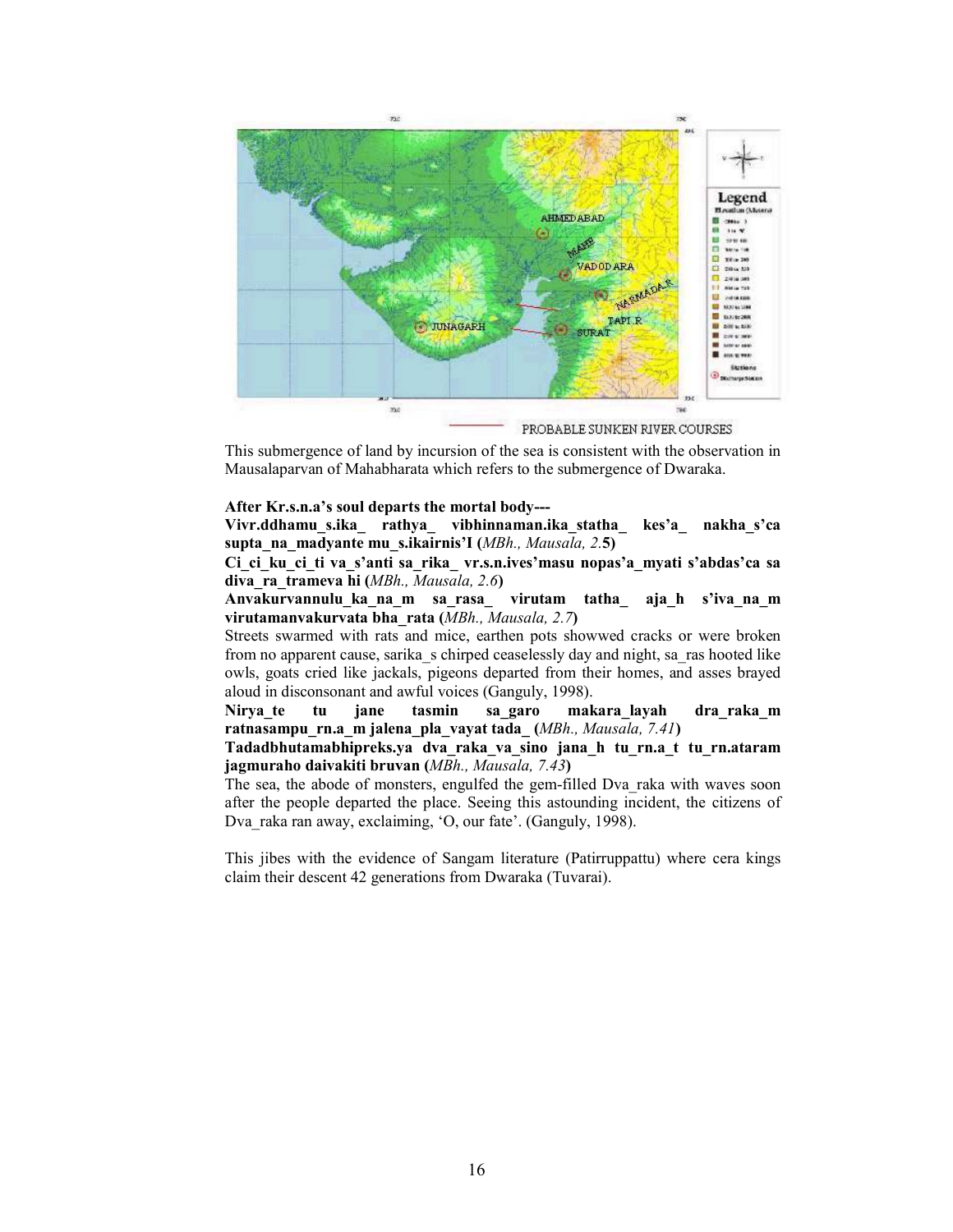

Nal Sarovar in Gurat – a relic of the River Sarasvati. The palaeo-channels of Sarasvati beyond Jaisalmer upto Lothal and west of Lothal towards Prabhas Patan (Somnath) are to be identified.The Revival of River Sarasvati will help reach glacier, perennial waters to the Rann of Kutch and to Saura\_s.t.ra.

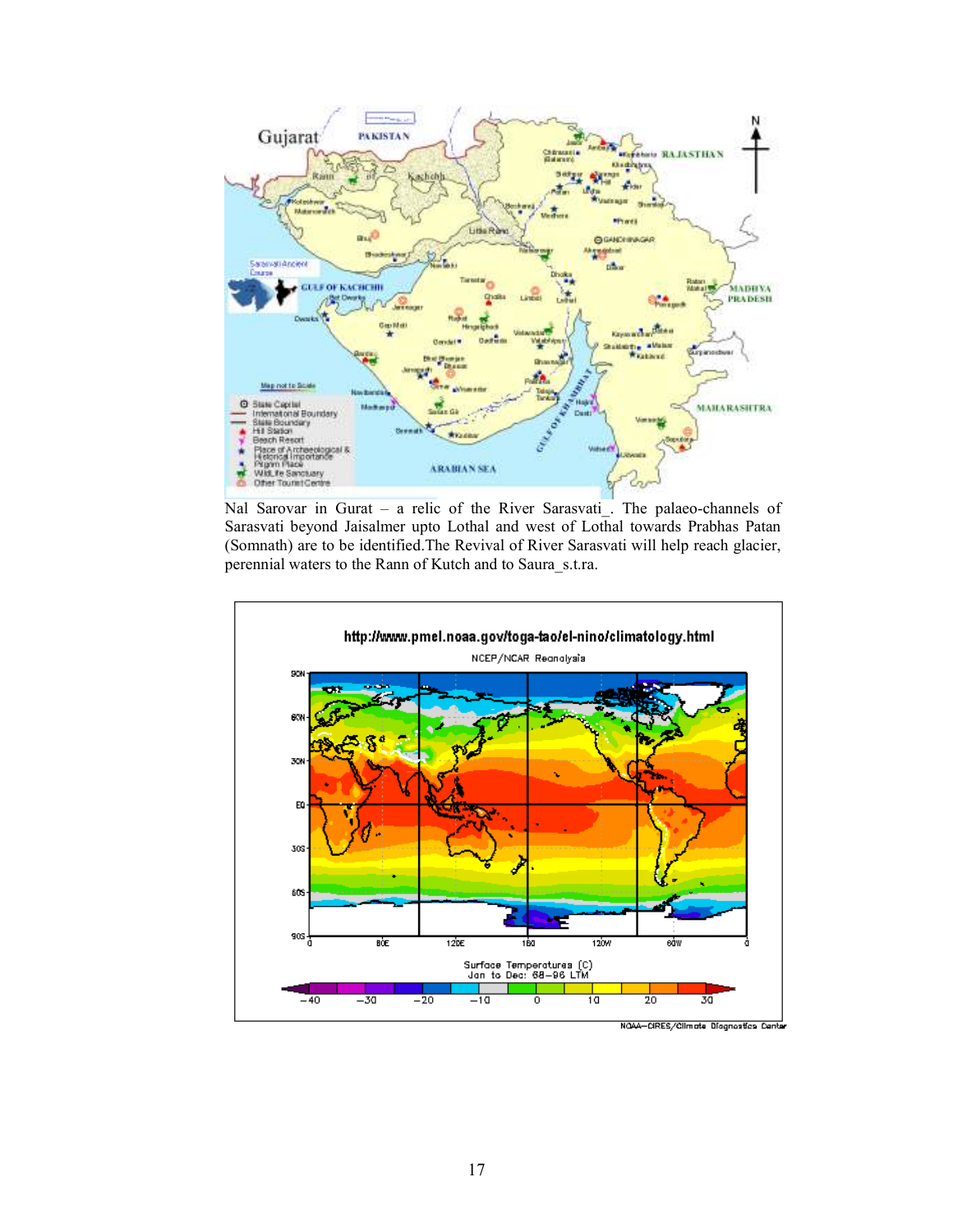

Glacial ice currently covers 10 percent (16 million km2) of the earth's surface. To grow a *glacier*, annual snow accumulation must be greater than the annual summer melt. Most glaciers outside polar regions occur in mountains resulting from collisions between tectonic plates. These geological facts explain the nature of changes in hydrology and river flows in Bharat.

A consequence of plate tectonics is the migration of rivers: Yamuna river migrated eastwards and Sutlej river migrated westwards, cutting off the glacial sources, transforming the Sarasvati river into a monsoon-fed river. These river migrations occurred between circa 2500 to 1500 BCE.

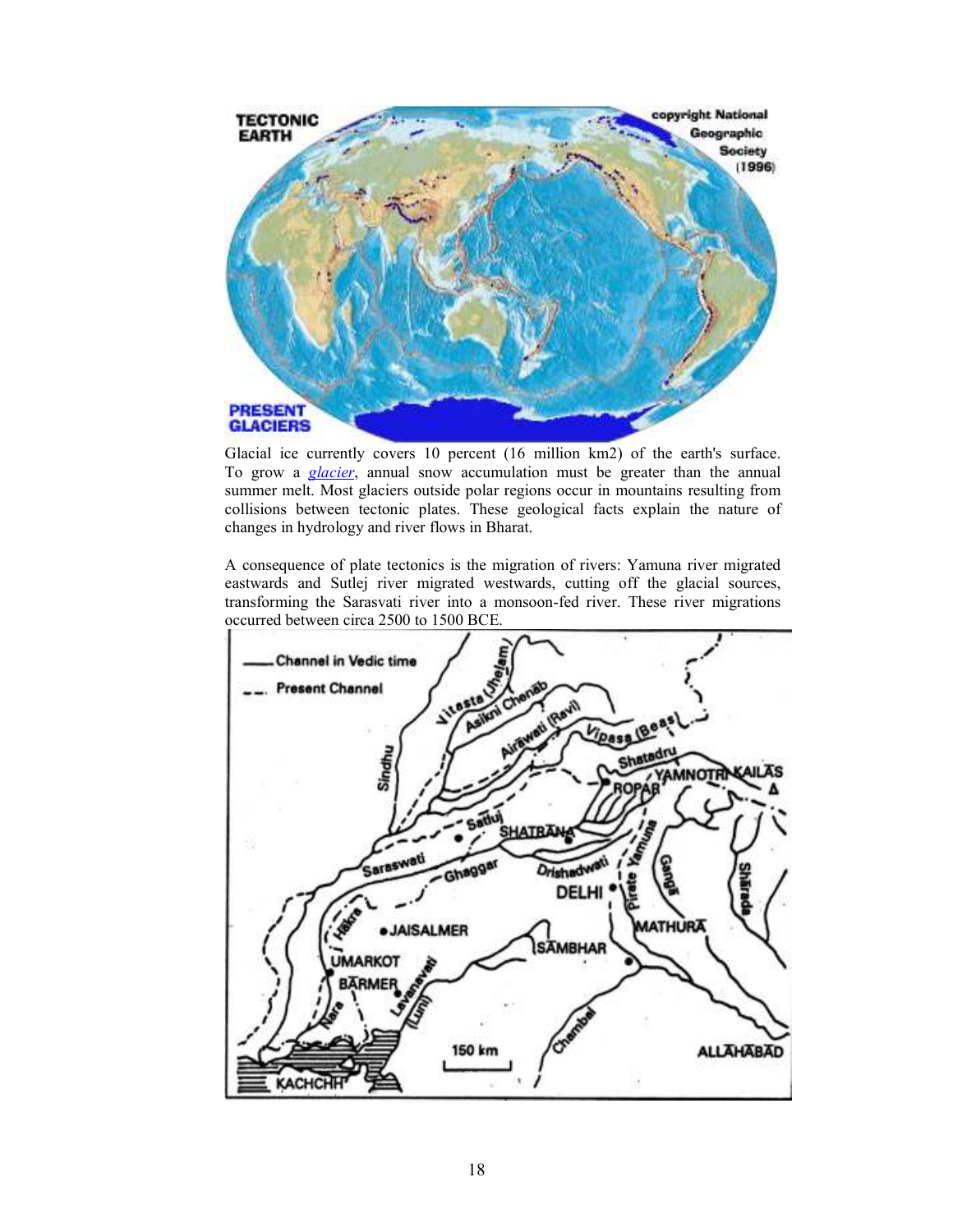Vedic Sarasvati. Tamasa (with Yamuna) and Sutlej rivers, and Dr.s.advati (now represented by Chautang) were tributaries of River Sarasvati. [KS Valdiya, 1996].

That this reconstruction of Vedic river Sarasvati is not a hindutva-motivated initiative is clear from the following map included in a French encyclopaedia published in 1881. The map shows River Sarasvati as the seventh river in sapta sindhu region attesting to the R.gvedic reference, sarasvati saptathi sindhumata (Sarasvati, seventh, mother of rivers):



Map of Sapta Sindhu (Nation of Seven Rivers): Theatre of Pan~cajana\_h, Five Peoples Marius Fontane, 1881, Histoire Universelle, Inde Vedique (de 1800 a 800 av. J.C.), Alphonse Lemerre, Editeur, Paris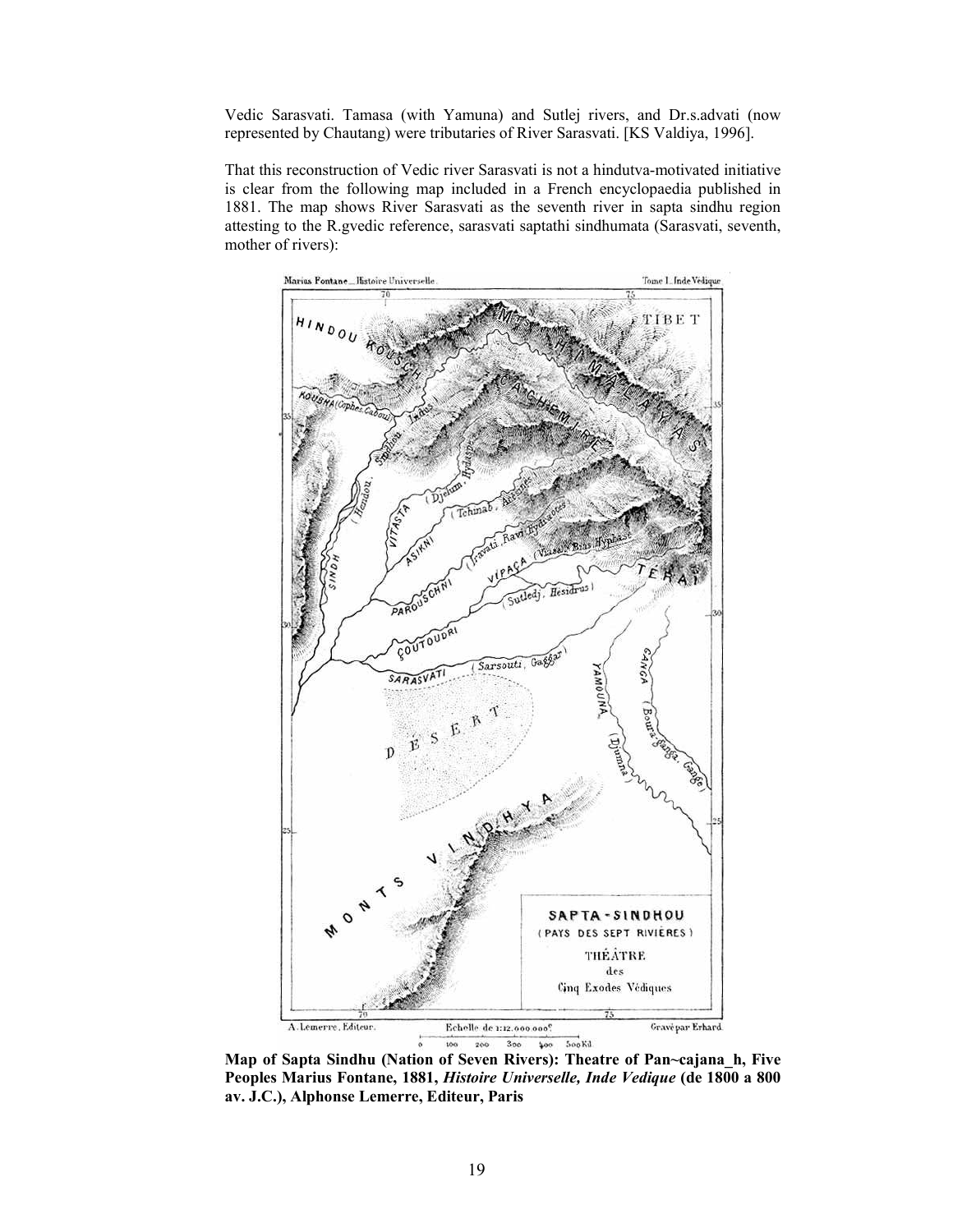The eastward migration of Yamuna river at Paonta Saheb is dramatically recorded by the following satellite image:



Siwalik hills were left-laterally displaced. NNW-SSE-trending tear fault is still active. The earlier west-flowing rivers were swung southwards, following the path of the fault. The Bata stream which joins Yamuna from the west has a very wide valley. [NRSA, ISRO, Hyderabad]



The Sutlej river migrated westwards at Ropar (an archaeological site), archaeological abandoning

River.Sarasvati: Density of settlements in Siwalik foothills, upper reaches of River Sarasvati. This denotes upstream migration. Note: absence of settlements west of Ropar on Sutlej. [After Joshi and Bisht, 1994].

> • Seismological studies are needed to determine the chronology of events connected

with the submergence of Dwaraka, the Gulf of Khambat and other coastal regions of Bharat.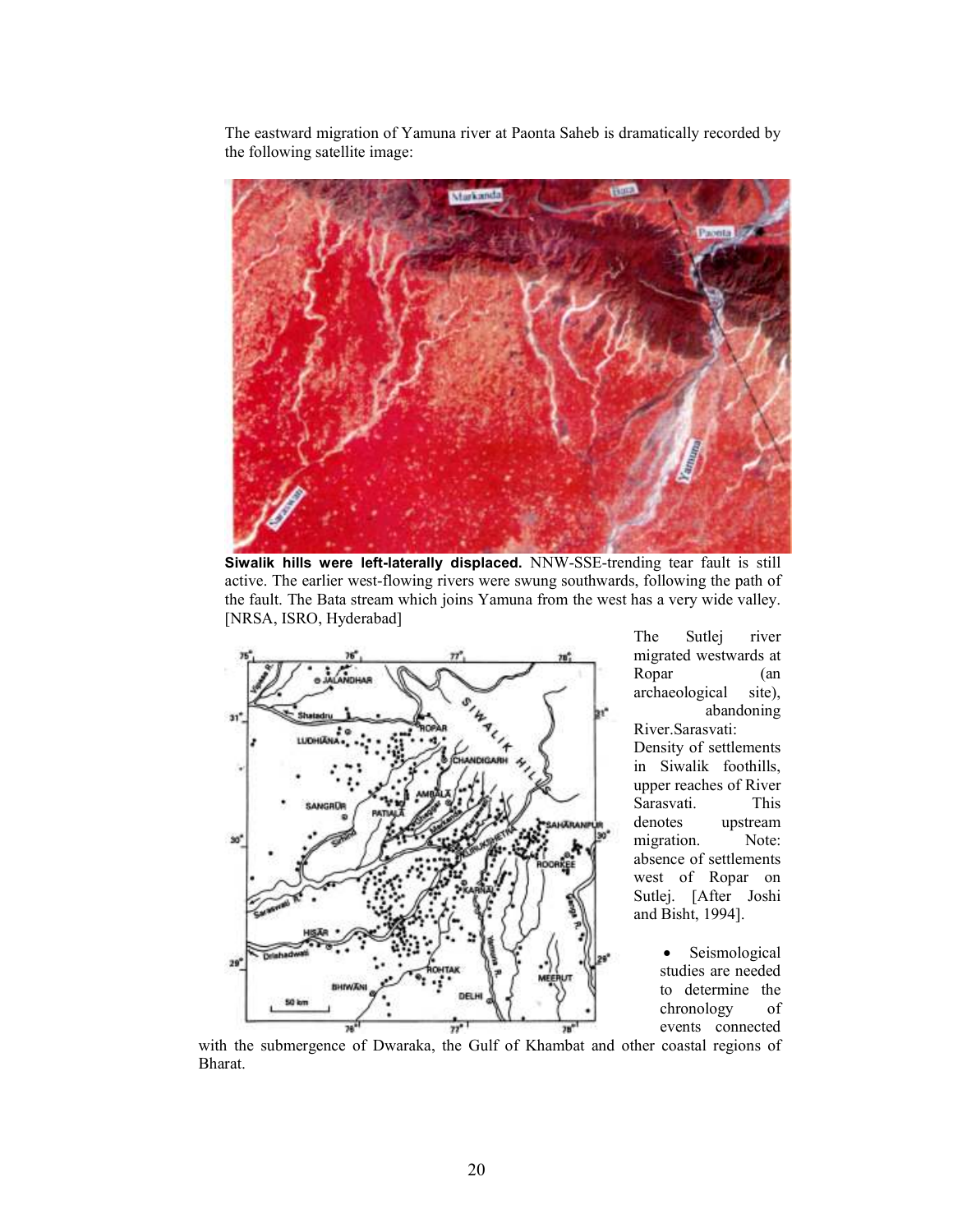- Meteorological, glaciological and seismological studies have to be related to plate tectonics – the dynamic Indian plate and the evolving Himalayas – for a better understanding of the hydrological systems, sustainability and management of a National Water Grid for Bharat.
- Archaeological work on the 2,000 sites on Sarasvati River Basin have to be related to the events described in the ancient epics: Ramayana and Mahabharata

Out of six sites which measured more than 100 ha., four sites are located on the banks of the River Sarasvati

> Lakhmirwala (Bhatinda) [225 ha. Rakhigari (Hissar) [224 ha.] Gurnikalan One (Bhatinda) [144 ha.] Harappa (Sahiwal) [100 ha.] Hasanpur (Bhatinda) [100 ha.] Mohenjo-daro (Larkana) [100 ha.]

River Sarasvati is adored in the R.gveda and in the Mahabharata. It is dotted with ti rthastha na and a s'rama of many r.s.i-s, the Veda dras.t.a. There are rishi ashrama along the Sarasvati River Basin where annual melas are held and homage is paid to the rishis.

| <b>Place Name</b>   | R.s.i                   |  |
|---------------------|-------------------------|--|
| Chandi              | Cyavana                 |  |
| S'ri Kolayatji      | Kapila                  |  |
| Pehoa (Pr.thu daka) | Vasis.t.ha              |  |
| Markanda River      | Ma rkan.d.eya           |  |
| Jageri, Bikaner     | Ya jn~avalkya, S'aunaka |  |
| <b>Beas River</b>   | Vis'vamitra             |  |

The day is not far off when Balarama's pilgrimage along the tirthasthana and rishi as'rama on the banks of River Sarasvati will be revived with Sarasvati's children from all parts of the globe paying a homage to naditame Sarasvati.

- The Vedic texts, epics and Purana-s contain historical information.which can be validated through archaeological, astronomical and geographical studies.
- Epigraphical and language studies in relation to the evolution and spread of languages and scripts of Bharat.
- Scholars have to be encouraged to study the unexplored manuscripts lying in museums, libraries and private collections.
- Researches for establishing the National Water Grid should be objective and provide a new vision to reach out the water and agricultural resources of thecountry, equitably, to all people and for the development of the nation.



# Sources and inspiration:

An encyclopaedic work was published in 2003 in the following 7 books, authored by Dr. S. Kalyanaraman, Director, Sarasvati Nadi Shodh Prakalp, Akhila Bharatiya Itihasa Sankalana Samiti, as a tribute to Pujaniya Babasaheb (Umakanta Keshav) Apte, who yearned for study of Bharatiya itihasa based on bharatiya ethos and traditions and Samskritam sources: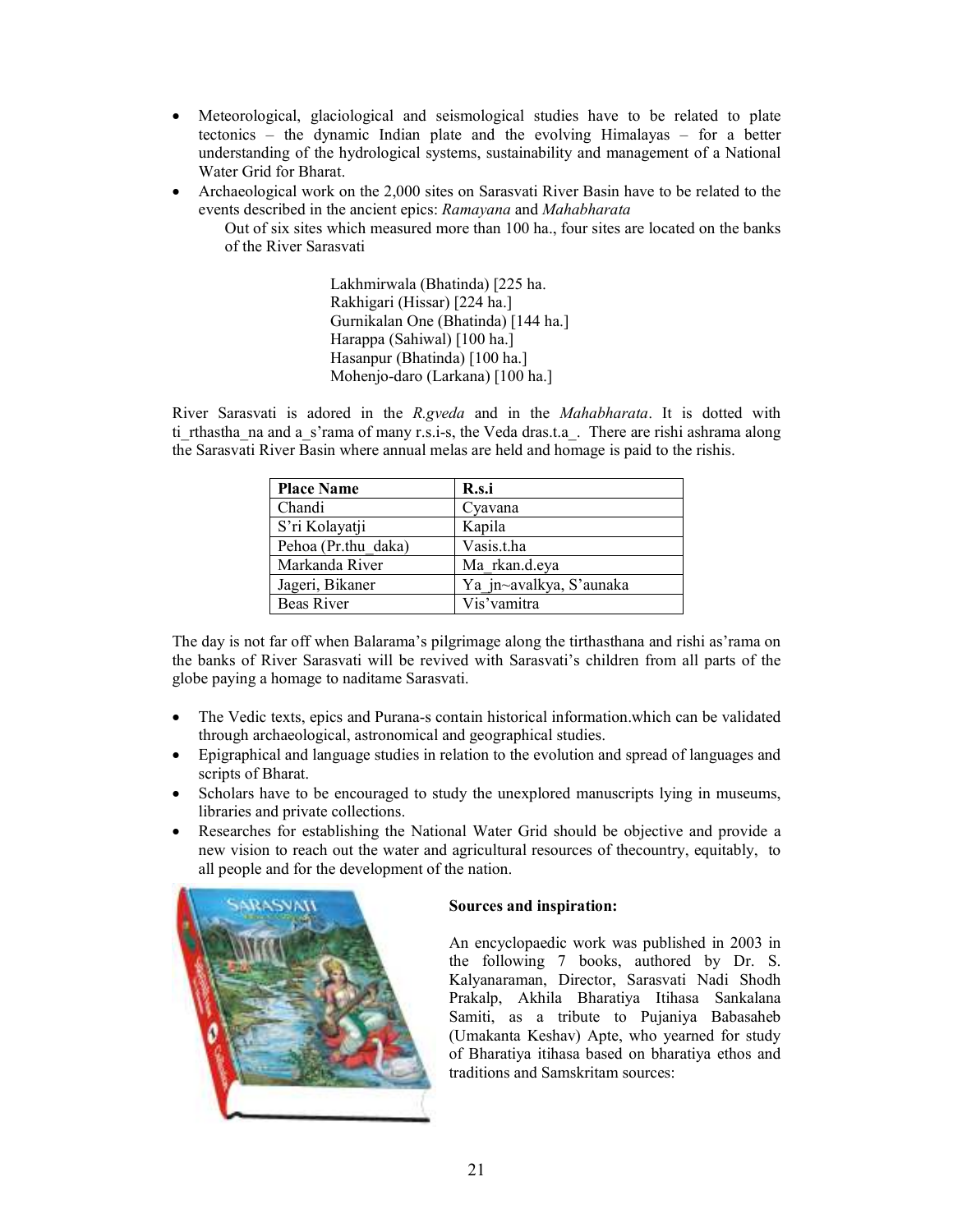# Sarasvati: Civilization; Sarasvati: R.gveda; Sarasvati: River; Sarasvati: Bharati; Sarasvati: Technology; Sarasvati: Language ; Sarasvati: Epigraphs

This work is an abridgement of details provided in: website http://www.hindunet.org/saraswati with over 30,000 files, and the 7 books.

The enduring nature of the culture of the nation has been a source of awe and inspiration for many generations of scholars. It has now been conclusively and scientifically established that Vedic River Sarasvati was a reality in north-western Bharat and that the Bharatiya culture is an indigenously evolved continuum dating back to at least 8500 Before Common Era (BCE).

# Sarasvati River: Vedic and Reborn

Sarasvati is Naditame who assumes the ru  $pa$  of Ambitame, Devitame



Sarasvati. The legend shown on Bhita sealing, together with a ghat.a. Indian Museum, Calcutta No. A. 11254-NS. 1958 The association of Sarasvati with a ghat.a, water-pot is significant and relates to River Sarasvati\_.

Skanda Pura n.a describes the course of the Saravati\_ River. Sarasvati issues from the water-pot of Brahma  $(1.ii.56.13; 3.ii.25.1-7, 10-16,$  hence called Brahman.ahsuta:  $3.ii.25.7$ ) and flows on a downward course from Plaks.a (7.1.33.40-41) on the Himalayas. At Keda\_ra, she turns west (pas'cima\_bhimukhi\_) and conceals herself underground. (7.i.35.25,26). Beyond Pa\_pabhu\_mi, she reaches Gandharvaku\_pa and flows further on a westward course. (7.i.26,27). Traversing through Bhu ti s'vara and Rudrakot.i before reachintg S'rikan.t.ha des'a (7.i.35,29-31; with its capital Stha\_nes'vara or Thanesar near Kuruks.etra), she reaches Kuruks.etra and flows on through Vira\_t.anagara, Gopi\_yanagari (near Vira\_t.anagara) and Deviks.etra, before reaching Pas'cima des'a  $(7.1.36.52)$ . She then traverses the Kharjuri vana (where she is called Nanda), Ma\_rkan.d.a\_s'rama, Arbuda\_ran.ya, Vat.avana, Vam.s'astamba, Ka\_kati\_rtha, Dha res'vara, Pun.d.ari ka, Ma tr.ti rtha, Anaraka, San:games'vara, Kot.i s'vara and Siddhes' vara. She joins the Pas' cima Sa\_gara. (7.i.35.32-51). She is called Pra\_ci\_ Sarasvati  $(5.1.57.31)$ , Sa vitri and Vedama ta  $(5.1.10)$ . As Vedama ta, she is the very personification of the Vedic culture. She is bra\_hmi\_ mu\_rtih, the incarnation of Brahma\_ and hence, sacreed (5.iii.9.47). (loc.cit. A.B.L. Awasthi, 1965, Studies in Skanda Pura n.a, Pt. I, Lucknow, Kailash Prakashan, pp. 153-154).

# Va\_k is Sarasvati

Gopatha Bra\_hman.a (2.20) states that worship of Sarasvati \_pleases Va\_k, because Va\_k is Sarasvati : atha yat sarasvati m yajati, va g vai sarasvati va cam eva tena pri n.a. ti. The very institution of the yajn~a itself which is identified with the gods is also identified with Va\_k (TB 1.3.4.5: atho praja\_pata\_v eva yajn~am pratis.t.ha\_payati praja\_patir hi va\_k; TB 16.5.16: va\_g vai sarasvati\_ va\_g vairu\_pam vairu\_pam eva smai taya\_ yunakti; Sa\_yan.a's commentary: va\_k s'abda\_tmika\_ hi sarasvati\_ vairu\_pan~ ca va\_ksamatutam; Sarasvati\_ is speech in the form of sound (s'abda or dhvani); the word 'ru\_pam' suggests a number of forms of speech; vairu\_pam is the object denoted by speech). S'atapatha Bra\_hman.a states that Sarasvati is speech and speech itself is sacrifice.  $(S'B \ 3.1.4.9,14)$ . Sarasva n is identified with mind and Sarasvati\_ with Va\_k. (sa\_rasvatau tvo tsau pra\_vata\_m iti mano vai sarasva n va k sarasvaty etau: S'B 7.5.1.31; 11.2.4.9, 6.3). Sarasvati is pa viravi (RV 2.1.11; AB 3.37); this is interpreted as s'odhayitri\_ or as purifying; or, as sound created by a spear or lance (pavi ra) or Indra's thunderbolt. [pa\_viravi\_ = a\_yudhavati\_]. Sarasvati\_'s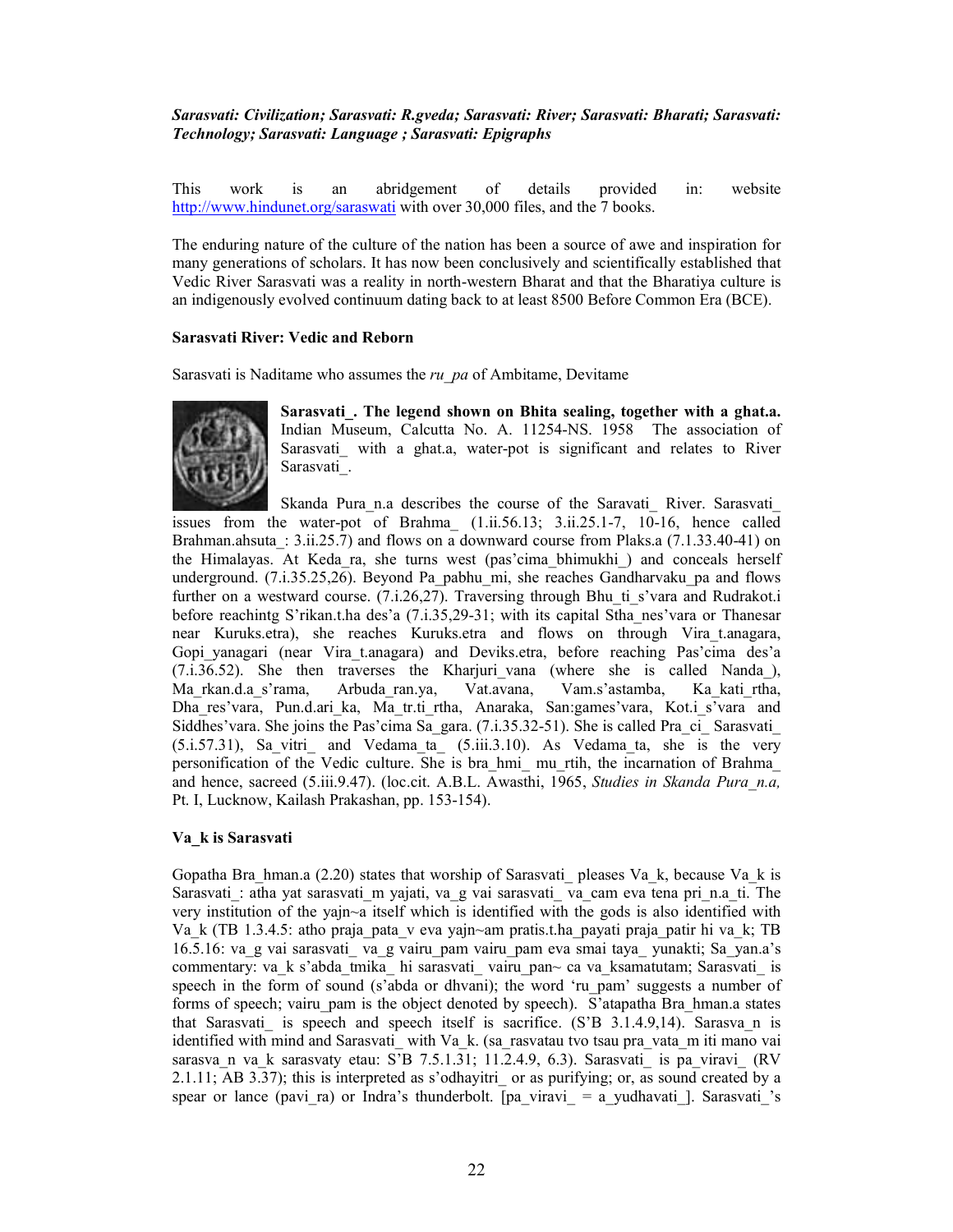connection with the mind and the cow (beneficial yield) led her giving full inspiration (dhi\_) to compose hymns, and, consequently, she became the goddess of wisdom. (J. Gonda, Pu s.an and Sarasvati, p. 10; Book Review, JRAS, 1986, no. 1, pp. 120-21). In the Brahma n.d.a Pura\_n.a (4.7.27), Sarasvati\_ is described as one of the nine Ma\_tr.kas accompanying Lalita\_ in her fight with Bhan.d.a\_sura.

Sarasvati assumes and is celebrated all over Bharat, in many ru\_pa, many forms. Sarasvati is a river, the best of rivers, naditame. During the Vedic times, she was mightier than River Brahmaputra, River Sindhu. She was a powerful torrential, glacial river, a suri sarasvati as R.gveda notes. Like any other glacial, Himalayan river, she had drained over 1600 kms. over virtually the region of North-west Bharat from Uttaranchal to Gujarat. She is called saptathi\_, seven-streamed. Many large river systems were tributaries of Vedic River Sarasvati, including River S'utudri and River Yamuna.

She is a mother who nurtured a civilization. She nurtured the people living on the banks of the river. She is a divinity. She had attained the status of a divinity even in the days of R.gveda as R.s.i Gr.tsamada extols: ambitame, naditame, devitame Sarasvati (best of mothers, best of rivers and best of divinities). She is a divinity celebrated in Bharat as vidya\_devi (divinity of learning), kala devi (divinity of arts, crafts and technology), jna~a nadevi (divinity of wisdom). She is the very embodiment of Brahma, the prayer; she is Brahmi which is the name of an ancient writing system of Bharat. She is mother beyond compare. Together with Mother Earth (Bhu\_devi), she is Bharati, the very embodiment of everything that every Bharatiya stands for. She is Mahasarasvati. She is an affectionate mother, she is a nourishing river, she is a divinity who bestows not merely the ability to work with material phenomena, she is the spiritual Mother Divine who carries the Veda and Veena in her arms. She is s'rutidevi.

She is also smr.ti devi. She is accompanied by the peacock, ma\_raka, which signifies the after-life and hence, people pay homage to her by offering ma\_tr. tarpan.am in Brahmasarovar and in Pr.thudaka (Pehoa), taking a dip in the sacred a\_pah, the sacred waters. She is richly endowed with many tirthastha na-s and many r.s.i a s'rama-s, a constant reminder of the heritage our ancestors, our pitr.s and ma\_tr.s who have bequeathed for the present and future generations of all humankind.

As she comes alive again to drain most of Northwest Bharat, the Dharma of R.gveda will prevail again all over the world, governed by a spirit of rational enquiry and by lending a spiritual meaning to cosmic phenomena to recreate the One World where noble, free thoughts flow from all directions: a\_no bhadra\_h kratavo yantu vis'vatah. Yes, indeed, kurvanto vis'vama\_ryam, let us make the entire universe noble. Let us pray to Mahasarasvati to lead us unto this nobility in a rhythmic r.tam. We owe this r.n.am, this debt, in memory of our ancestors who lived on the banks of River Sarasvati and who have made us what we are.

The evolutionary history of River Sarasvati has been explained in succinct scientific detail by Prof. KS Valdiya in his book: Sarasvati: The River that Disappeared (2002, Hyderabad, Universities Press). This is a follow-up on the scientific symposium held in Baroda earlier. (See BP Radhakrishna and SS Merh, eds., Vedic Sarasvati, Memoirs of Geological Society of India, 2000, Bangalore).

#### Celebration of a heritage through Rebirth of Sarasvati

Without its snow-bound origins, the Sarasvati became a shadow of its former self. Its people migrated upstream and settled in today's Haryana and western Uttar Pradesh. There seems to be archaeological evidence to this movement: The total absence of late Harappan settlements in the area of the Sarasvati is in sharp contrast to the dramatic increase in habitations in the plains of Haryana and western Uttar Pradesh. There is also a remarkable scarcity of Harappan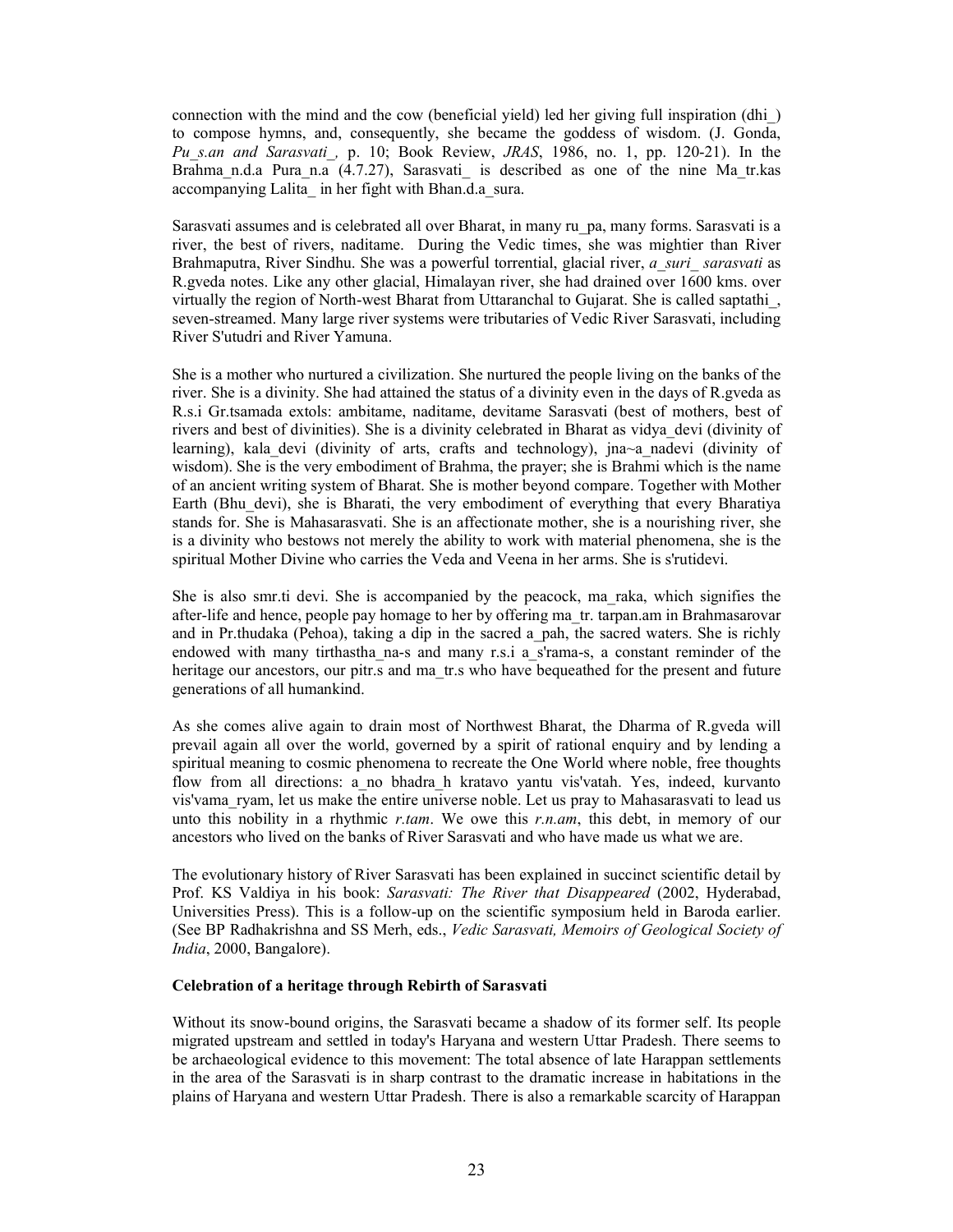sites around what are today's Yamuna and Sutlej. This is again in sharp contrast to the archaeological gold mines turning up in the dry channels of Punjab, Rajasthan and Sindh in Pakistan.

Finally, only flood waters flowed down the Sarasvati's once vast channel. It remained dry for several centuries, though some water again found its way in during the early centuries of the Christian era. The Sarasvati's decline and the loss of its civilisation are an indication of how tectonic shifts can combine with localised climate change to dramatically transform human settlement. As the shifting Aravallis chopped off the Sarasvati's waters, the climate too was changing. Over the years western Rajasthan, once a green, rich expanse with extensive rainfall, gradually turned into a parched, desert land. Where there was once a torrent of water, there remained nothing but tonnes of drying sand, a few lakes that survive to this day, and of course the veins of groundwater under the earth.

River Sarasvati's desiccation also demonstrates how central rivers have been to civilisation and culture. With the Sarasvati gone, its place in mythology was taken over by the Ganga. To this day, it is the Ganga that is predominant to India's Hindu consciousness. But the Sarasvati, as the drilling rigs at Ghantiyal Ji should reveal, has not disappeared altogether.

#### Sarasvati Sarovar/River at Adi Badri, Haryana

# An eye-witness report from Adi Badri, Haryana (S. Kalyanaraman<sup>1</sup>)

It was a thrilling experience when we visited Adi Badri, recently, a place where River Sarasvati emerges into the plains. We were overwhelmed to see in the Sarasvati River valley nestled in the foothills of Himalayan glaciers, a magnificent, engineering marvel converting the valley into a sarovar. The valley now bears the appearance of a tapo-bhumi since it has been transformed into a pilgrimage-heritage site. Devoted pilgrims will throng the site in thousands in the days to come to find spiritual solace and re-energize themselves for their lifemission. Students of history will find at the site, an experience of their life-time, related to our historical and cultural heritage and see their own images mirrored in the sarovar as a tribute to our ancestors who created the Sarasvati civilization. Apart from being a pilgrimage-heritage site, the site should now be added to the structures to be visited by all water management experts from all parts of the country, to witness a stellar example of water-harvesting and watershed management. We feel confident that the vision offered by the Sarasvati valley at Adi Badri, will be an inspiration to the youth of Bharat, who will be able to carry the torch of converting Bharat into a developed nation, realizing the India Vision 2020.

#### Sarasvati Sarovar at Adi Badri

 $\overline{a}$ 

1 Dr. S. Kalyanaraman, Sarasvati Nadi Shodh Prakalp, Akhila Bharatiya Itihasa Sankalana Yojana, 3 Temple Avenue, Chennai 600015 Tel. 044 22350557 kalyan97@gmail.com

http://www.hindunet.org/saraswati 2 November 2004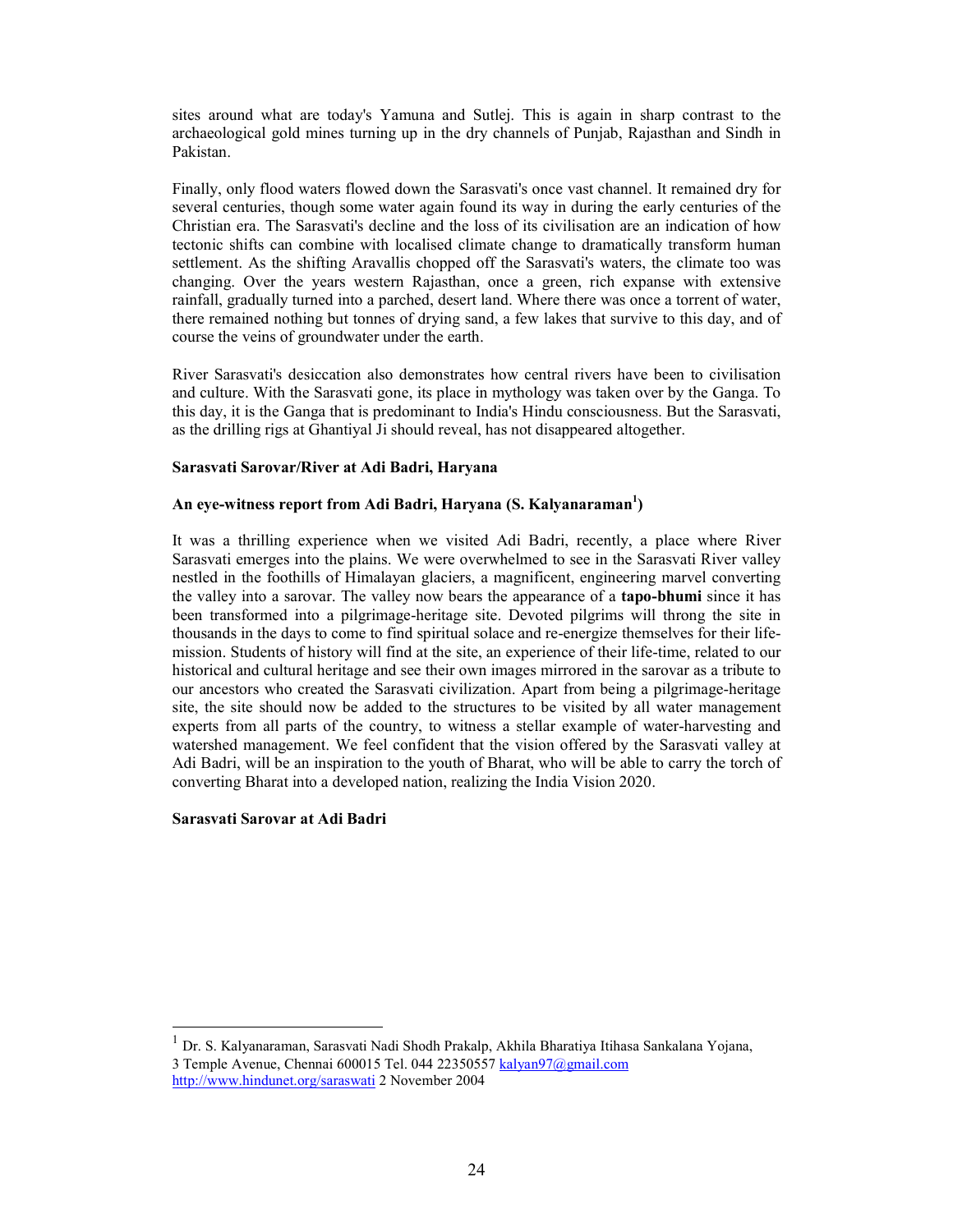

Sarasvati River valley at Adi Badri (May 2004) Sarasvati River Sarovar, under construction, at Adi Badri (June 2004)



Sarasvati Sarovar has been constructed and is ready to be dedicated to the nation at the foothills of Siwalik mountains at Adi Badri, 40 kms. north of Jagadhri (Yamunanagar), Haryana. The Sarovar is located at the place where River Sarasvati emerges, at the present time, into the plains from Himalayan glaciers. The sarovar which has bathing ghats makes Adi Badri a pilgrimage and heritage site. Enroute from Jagadhri, the pilgrims can also visit Kapalamochan-Rinamochan where melas are held every year – Karthik Purnima day and Vasanta Panchami day (the day commemorating the birth of River Sarasvati) -- and visited by lakhs of pilgrims.



Manuscript written by Shri Guru Govind Singh, Gurudwara at Kapalamochan, Dist. Yamunanagar

At Kapalamochan is a gurudwara commemorating the visit of Guru Govind Singh. A copper plate inscription and a manuscript written by Guru Govind Singh himself is available at this site. Adi Badri is located at a distance of 40 kms. from Jagadhri which can be reached either from Kurukshetra or Ambala on a two-hour journey by road. Ambala is on the National Highway 1 and is on the Highway linking

Delhi-Panipat-Kurkshetra (Pipli)-Ambala. Jagadhri also has a Railway Station on the railway line linking Delhi and Jullundur.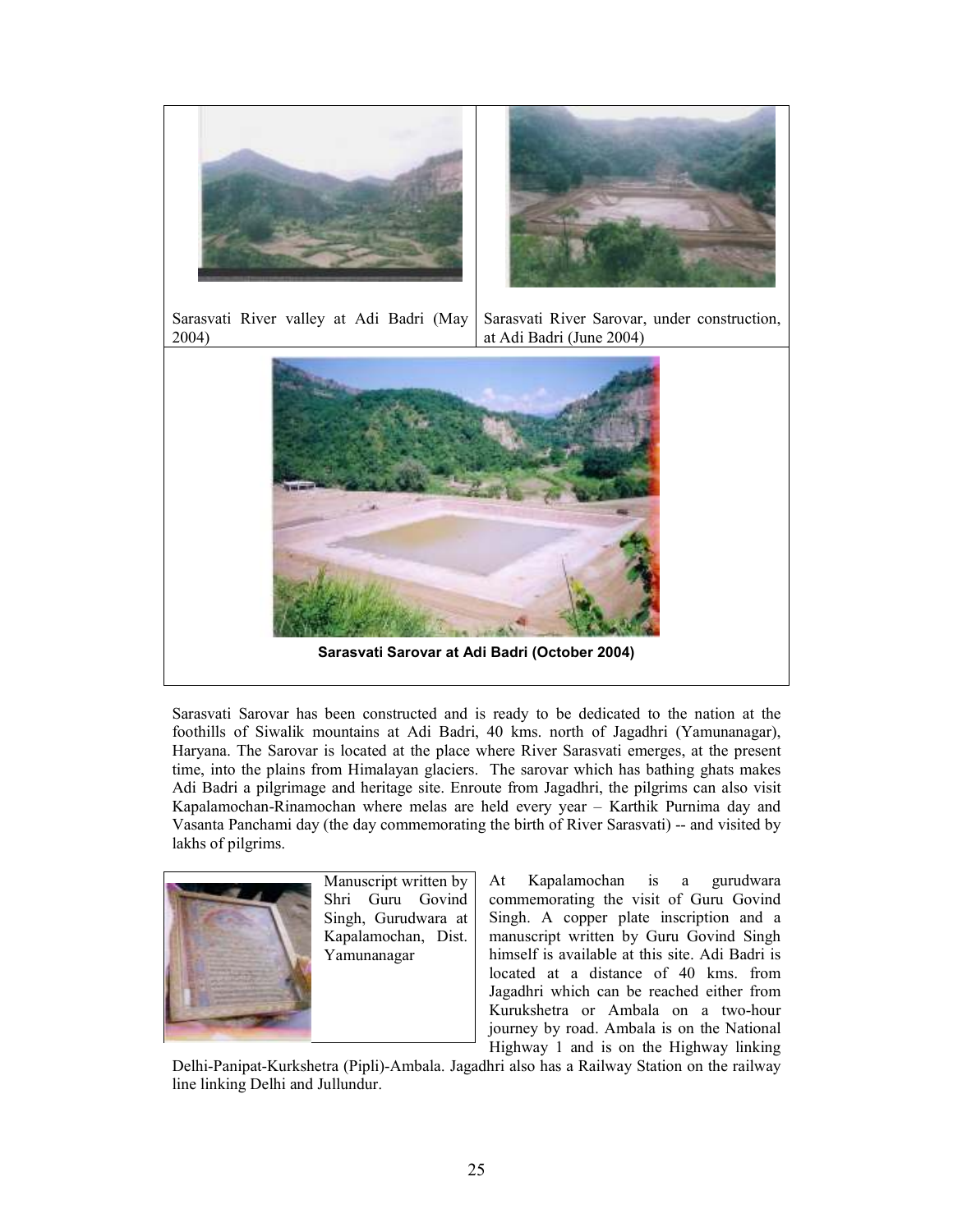When His Excellency the President of India, Bharat Ratna Dr. APJ Abdul Kalam visited the exhibition organized at Omchandra Devi Lal Herbal Park at Chuhurpur, near Jagadhri, on 19 April 2004, he was impressed by the satellite images, revenue records and other evidence presented to establish River Sarasvati as ground-truth and he made an endorsement in the Visitors' Book, 'Delighted to see the hard work in realizing the reality of epic information'.

Sarasvati Dars'an



Dr. S. Kalyanaraman, Director, Sarasvati Nadi Shodh Prakalp (Akhil Bharatiya Itihasa Sankalana Yojana) in conversation with H.E. the President of Bharat, Bharat Ratna, Dr. APJ Abdul Kalam during the President's visit to Sarasvati Darshan Exhibition organized at Yamunanagar on 20 April 2003. Seen in the photograph are (from left to right) are: Shri Lakshya, Jagadhri; Shri Darshan Lal Jain (President, Sarasvati Nadi Shodh Sansthan, Haryana, Jagadhri); Shri I.D. Dwivedi (Dy. Supt. Archaeologist, the discoverer of an ancient settlement on banks of River Sarasvati at Adi Badri - partly seen); Dr. Baldev Sahai (ex-Chief, Space Applications Division, ISRO, Ahmedabad and President, Sarasvati Nadi Shodh Sansthan, Gujarat, Ahmedabad); Dr. Vijay Mohan Kumar Puri (ex-Director, Geological Survey of India, Dharmashala, discoverer of glacial sources of Vedic River Sarasvati); Shri Sanjay K. Manjul, Archaeologist; President of Bharat; Shri Deepak Lal Jain, Industrialists, Jagadhri; Dr. S. Kalyanaraman; Shri Haribhau Vaze (National Organizing Secy., Akhil Bharateeya Itihasa Sankalana Yojana, Mumbai, partly seen). In the background may be seen the Sarasvati Darshan Exhibition displays including satellite images and artefacts discovered at Adi Badri archaeological site.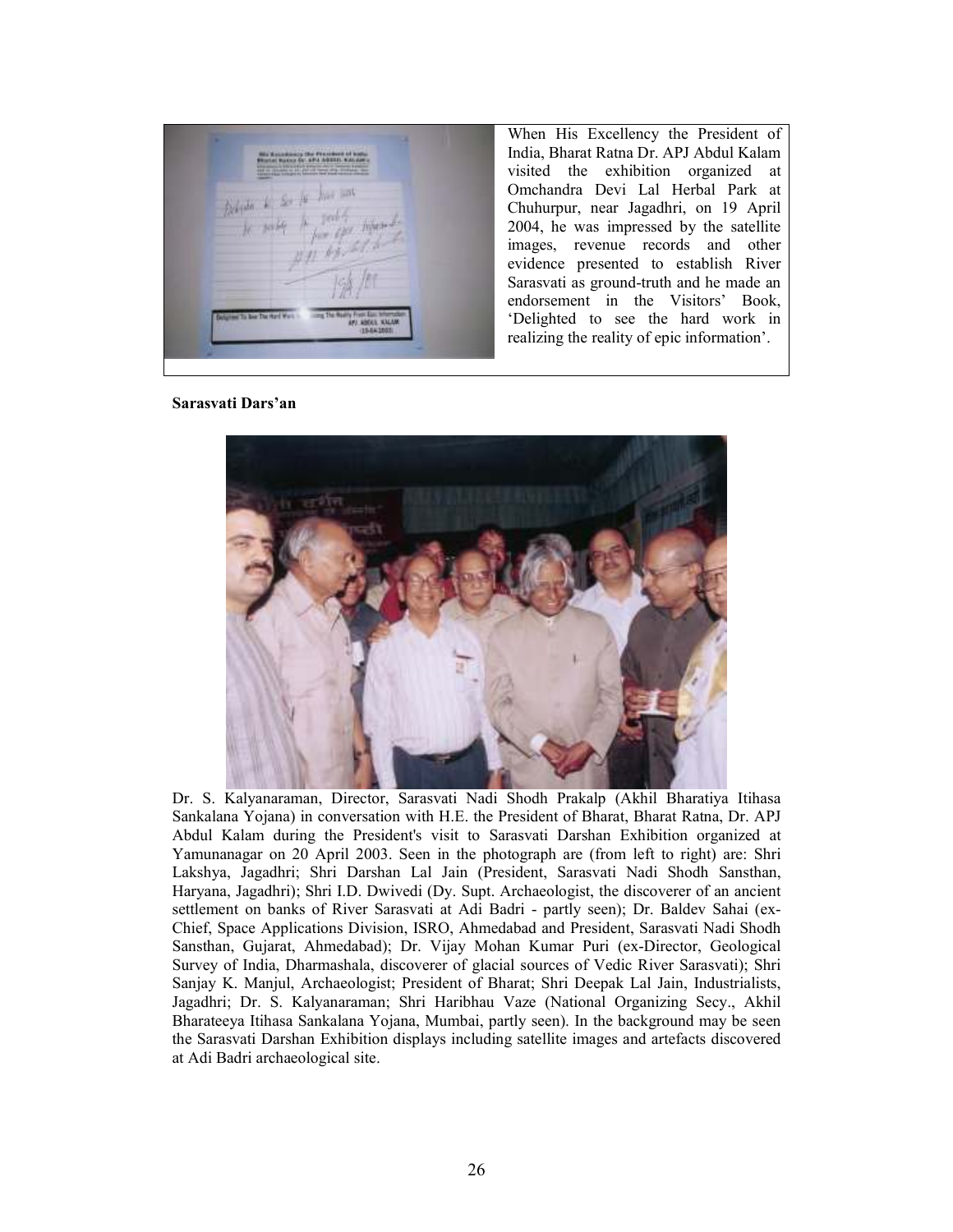The delegation briefed the President on the investigations and scientific findings which have established that River Sarasvati is not a myth but ground-truth. Adi Badri is a sacred place about 30 kms. north of Jagadhri and is the place where the Sarasvati River emerges out of the Himalayan glaciers through the foothills of Siwalik ranges.

#### Impetus for National Water Grid and making Bharat a developed nation

The Sarovar, measuring 80 m. X 82 m., with bathing ghats, is situated amidst the embrace of Himalayan ranges and in an idyllic setting in the valley overlooked by the mandirs of Adi Narayan, Kedarnath and S'akti Mantra Devi, in the surrounding hilltops. Enveloping the Sarovar is a Herbal garden with rare herbal plants of vedic heritage. The construction of the Sarovar is a stellar example of watershed management and afforestation utilizing 11 checkdams as water-harvesting structures. The waters of Sarasvati river like the waters of River Ganga are clean, clear, pure and without any contaminants.

The dedication of Sarasvati Sarovar to the nation, together with the rebirth of River Sarasvati will provide an impetus to create a National Water Grid using the waters of the country as a national resource to be optimally used in all parts of the country and shared with all people whose lives are dependent upon water resources. The creation of a National Water Grid as a Peoples' Project, utilizing the glacier waters, river run offs, tanks, swamps, groundwater aquifers and even desalinated sea water has the potential to make Bharat into a developed nation by 2020, providing employment opportunities for crores of people and doubling agricultural production to 400 m. tonnes per year to empower the villagers of Bharat.

# Rebirth of River Sarasvati for greening north-west Bharat

What started as a historical quest in search of Vedic river Sarasvati has now blossomed into a model for water management systems in the country. River Sarasvati is coming alive again to make the north-west Bharat fertile and convert the Marusthali (desert) into green pastures and plantations, thanks to the Rajasthan Nahar (canal) which utilizes the waters of Rivers Sutlej and Beas from the Harike Reservoir. The foundation tower at Mohangarh (55 kms. west of Jaisalmer) refers to the flow of the channel as Sarasvati Mahanadi Roopa Nahar. This is appropriate since River Sutlej was originally an anchorage tributary of River Sarasvati.

# Historical importance of River Sarasvati

The Sarasvati Sarovar is located close to three archaeological sites discovered and excavated on the banks of River Sarasvati. In one of the excavations undertaken by Archaeological Survey of India (ASI), high-grade metamorphic rocks belonging to the palaeo-glaciated regions of Central Himalayas, have been discovered. It implies that the Sarasvati River had entered Indo-Gangetic plains from Himalaya at Adi Badri where the present Sarovar has been constructed. This scientific discovery has been reported by Dr. V.M.K. Puri, the country's most eminent glaciologist. A s'ivalinga has also been discovered together with artifacts of potsherds, bangles relatable to Sarasvati civilization. At one of the sites, a Buddha vihara has been discovered together with the statue of a seated Buddha.

#### Sarasvati Civilization

The roots of Bharatiya culture are to be found on the banks of River Sarasvati. Sarasvati River, adored in Indian Civilization from the days of the Rigveda, is not a myth but a reality, not a legend but ground-truth. The multi-disciplinary researches have conclusively established the ancient course of the river in the north-western part of Bharat. Scientific investigations, recorded in the Memoirs of Geological Society of India, have also established the reasons for the desiccation about 4000 years ago as due to plate tectonics and resultant migrations of the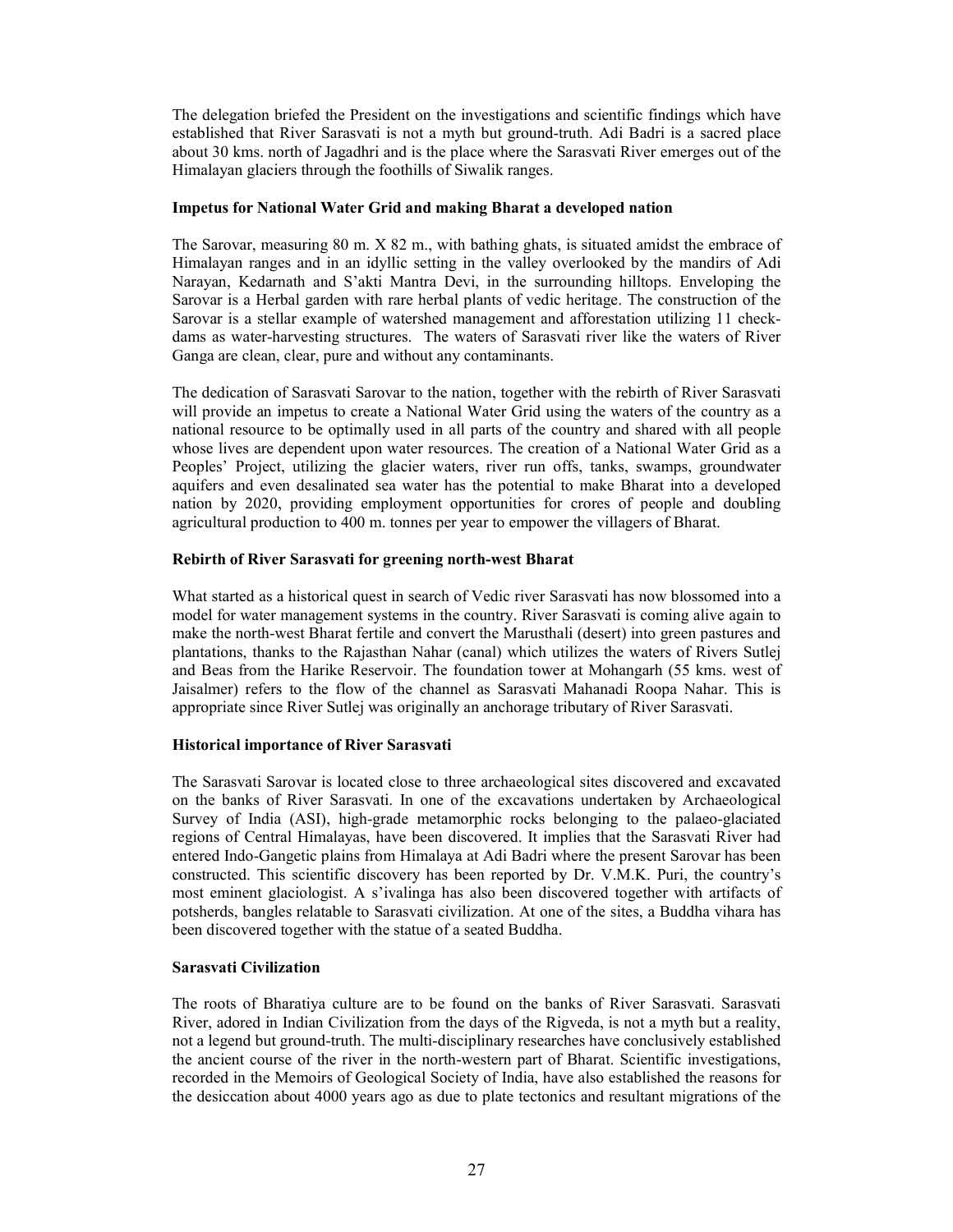tributary rivers, River Sutlej and River Yamuna. River Yamuna captured the waters of River Sarasvati at Paonta Saheb (Himachal Pradesh), flowed through the Yamuna tear in Siwalik ranges and migrated eastwards to join River Ganga at Prayag, constituting the Triveni Sangamam. River Sutlej (S'utudri in Rigveda) took a 90-degree turn at Ropar, 50 kms. North of Chandigarh and migrated westwards to join River Sindhu. On the banks of River Sarasvati was nurtured a civilization, attested by over 2,000 archaeological sites on the river basin, making it appropriate, as suggested by many archaeologists, to name it as Sarasvati Civilization, instead of Indus Valley or Harappan Civilization.

The visit to Adi Badri by Dr. S. Kalyanaraman, Sarasvati Nadi Shodh Prakalp (website http://www.hindunet.org/saraswati with over 30,000 files, author of 7-volume encyclopaedic work on Sarasvati, Bangalore, Babasaheb Apte Smarak Samiti, 2003), Shri Haribhau Vaze, National Organizing Secretary, Akhila Bharatiya Itihasa Sankalana Yojana was organized on 5 October, 2004 by Shri Darshan Lal Jain, President, Sarasvati Nadi Shodh Samstan, Jagadhri (Haryana), Shri Vaibhav Garg, Jt. Secretary of the Samsthan and other workers. The visit brings back the memories of the late Shri Moropant Pingle and the late Padmashri Dr. HaribhauVakankar who led a team of 40 scientists and scholars in search of Vedic River Sarasvati after performing yajna at Adi Badri temple, close to the place where the Sarovar now stands dedicated to the nation as a living testimony to their vision.\

#### Sarasvati River in Gujarat



# Rebirth of River Sarasvati in northwest Bharat

Sarasvati Mahanadi Rupa Nahar, Mohangarh; 40 ft. wide, 12 ft. deep (Feb. 2002)

Rebirth of River Sarasvati is taking place. A Sarasvati Sarovar has been dedicated to the nation at Adi Badri (Yamunanagar, Haryana) at the foothills of Siwalik range of

mountains. The Rajasthan Nahar which is fed from the glacier waters of Rivers Sutlej and Beas from Harike reservoir is now bringing waters upto Danan in Barmer District using a 40 ft. wide and 12 ft. deep channel. This canal can be extended further upto Rann of Kutch and upto River Sabarmati by adding the waters of River S'arada through an aqueduct across River Yamuna. This is part of the perspective plan drawn up by National Water Development Agency, for creating a National Water Grid. It will be a golden day in the history of Gujarat when the glacier waters from Manasarovar, Mt. Kailas in Himalaya reach upto River Sabarmati near Ahmedabad. This can be accomplished within the next 3 years since the Sarasvati Nahar has to be extended by only about 200 kms. to reach Gujarat bringing the sacred waters of the reborn River Sarasvati.

#### National Water Grid

The creation of National Water Grid has the potential to make Bharat a developed nation by 2020 and the rebirth of River Sarasvati in Gujarat will provide an impetus to reach the Brahmaputra waters upto Kanyakumari. Similarly, using the nuclear power plant (using semipermeable membrane technique and pressurised water) available at Kalpakkam nuclear power station, designed by Dr. Bhattacharjee, seawater from the coastal regions of Gujarat and the saltywaters of River Luni can be desalinated to supply fresh water to coastal towns of Gujarat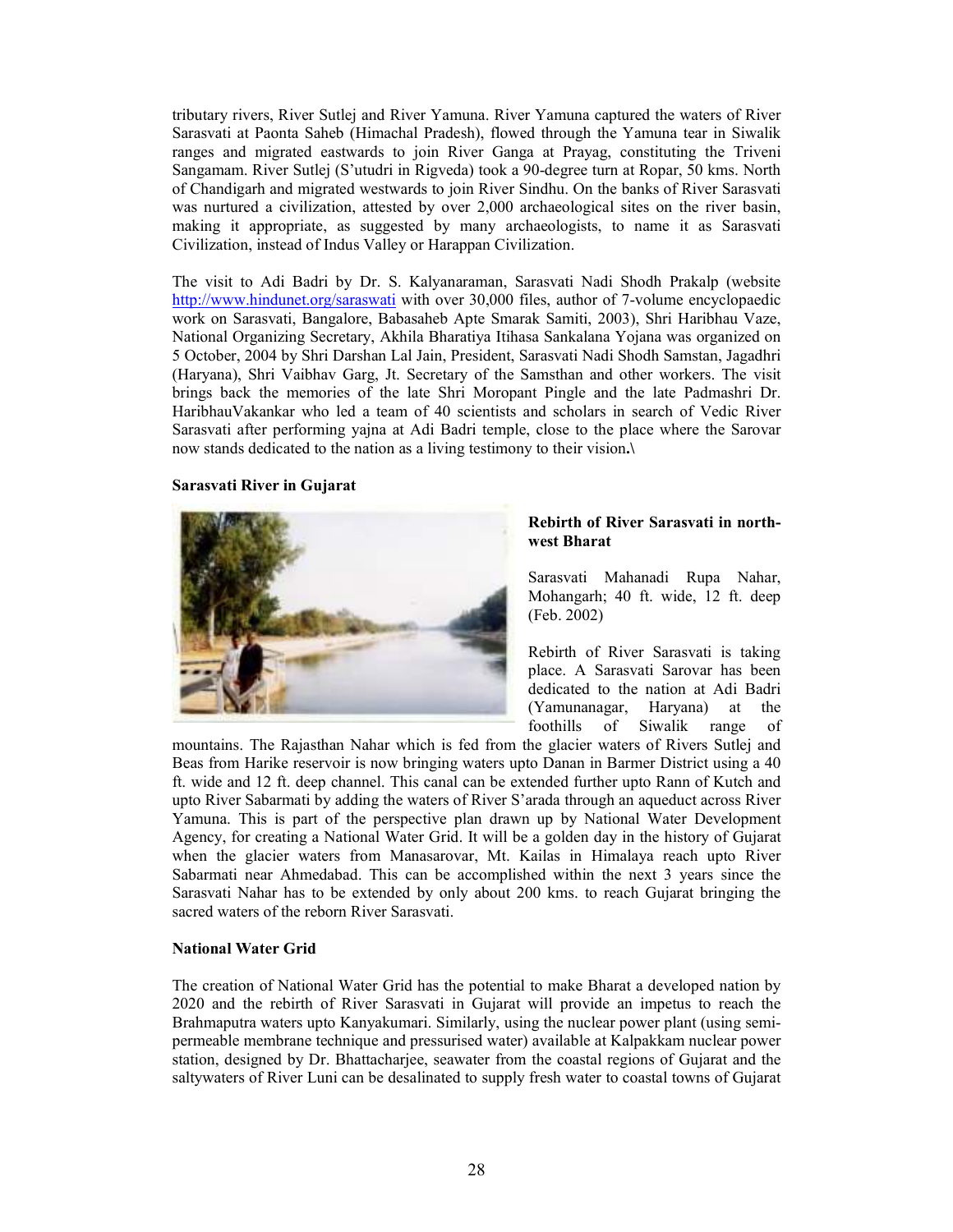and along the Luni River basin. The rebirth of Sarasvati in Gujarat will help solve the problems of water resources in Gujarat for many generations to come.

# Historical facts

According to almost all ancient texts of Bharat, starting with Tandya Brahmana and other Puranas and Itihasas, the Vedic River Sarasvati joined the sindhu sagar at Prabhas Patan (Somnath). Recent scientific discoveries point to this bharatiya tradition as historical truth.

In Mahabharata, in s'alyaparva, there are many verses describing the pariyatra of Shri Balarama, elder brother of Shri Krishna from Dwaraka, through Somnath and along the banks of River Sarasvati upto Plaksha Pras'ravana in Himalaya. On the way, Shri Balarama offers homage to our ancestors and prays in many as'rama-s of rishi-s. Some places mentioned are: Prabhas Patan, Udapana, Chamasobheda, S'ivodbheda, Nagodbheda, Pruthudaka, Kurukshetra, Karapachava (Yamunotri). Further researches are necessary to precisely locate these places.

# Scientific discoveries

Siwalik hills were left-laterally displaced. NNW-SSE-trending tear fault is still active. The earlier west-flowing rivers were swung southwards, following the path of the fault. The Bata stream which joins Yamuna from the west has a very wide valley. [NRSA, ISRO, Hyderabad]

Prof. SS Merh and Dr. Sridhar of University of Baroda have identified the ancient delta areas of River Sarasvati in the Rann of Kutch, an area which was perhaps composed of islands exemplified by the archaeological discovery of Dholavira (Kotda).

National Institute of Ocean Technology has discovered that the ancient courses of Rivers Narmada and Tapati were submerged by the incursion of the sea and creation of Gulf of Khambat, about 10,000 years ago. Two archaeological sites have been discovered on the banks of these submerged rivers, about 30 metres below the sea level. These sites are located between the sites near Surat and the sites of Lothal and Padri in Saurashtra, pointing to a Gulf of Khambat archaeological complex on the banks of Vedic River Sarasvati. It is not mere coincidence that the place name of the town in Surat is called Bharuch, which is Bhrugukaksha in Mahabharata. Bhrugu was an ancient Rigvedic rishi.

Earthquakes in Kutch and Saura\_s.t.ra, with E-W trending faults. Bet Dwaraka and Dholavira are close to these faults. [After Biswas, 1987; Rajendran and Rajendran, 2000].

As the Indian plate continues its journey moving north at the rate of 6 cms. per year and hits against the Eurasian plate, resulting in plate tectonics, and continuing rise of Himalaya at the rate of 1 cm. per year, river courses undergo many changes caused by the upliftment of land formations in some regions and subsidence in others. Combined with the plate tectonic earthquake of the type which occurred in Bhuj on 26 January 2001, the incursion of the sea eroding the coastline of Gujarat and most of Bharat's coastline of 7500 kms., the settlements located close to the coastline can be identified by marine archaeological explorations. The discovery of Dwaraka and Lothal as archaeological sites of Sarasvati Civilization (about 4500 years Before Present), point to the essential maritime, riverine nature of the civilization.

# Cultural heritage

Discovery of the burial of a woman in Mehergarh, 300 kms. north of Rann of Kutch, revealed jewellery and a wide bangle made of s'ankha. This burial is dated to 6500 Before Common Era. The s'ankha industry continues even today in the Gulf of Khambat and Gulf of Mannar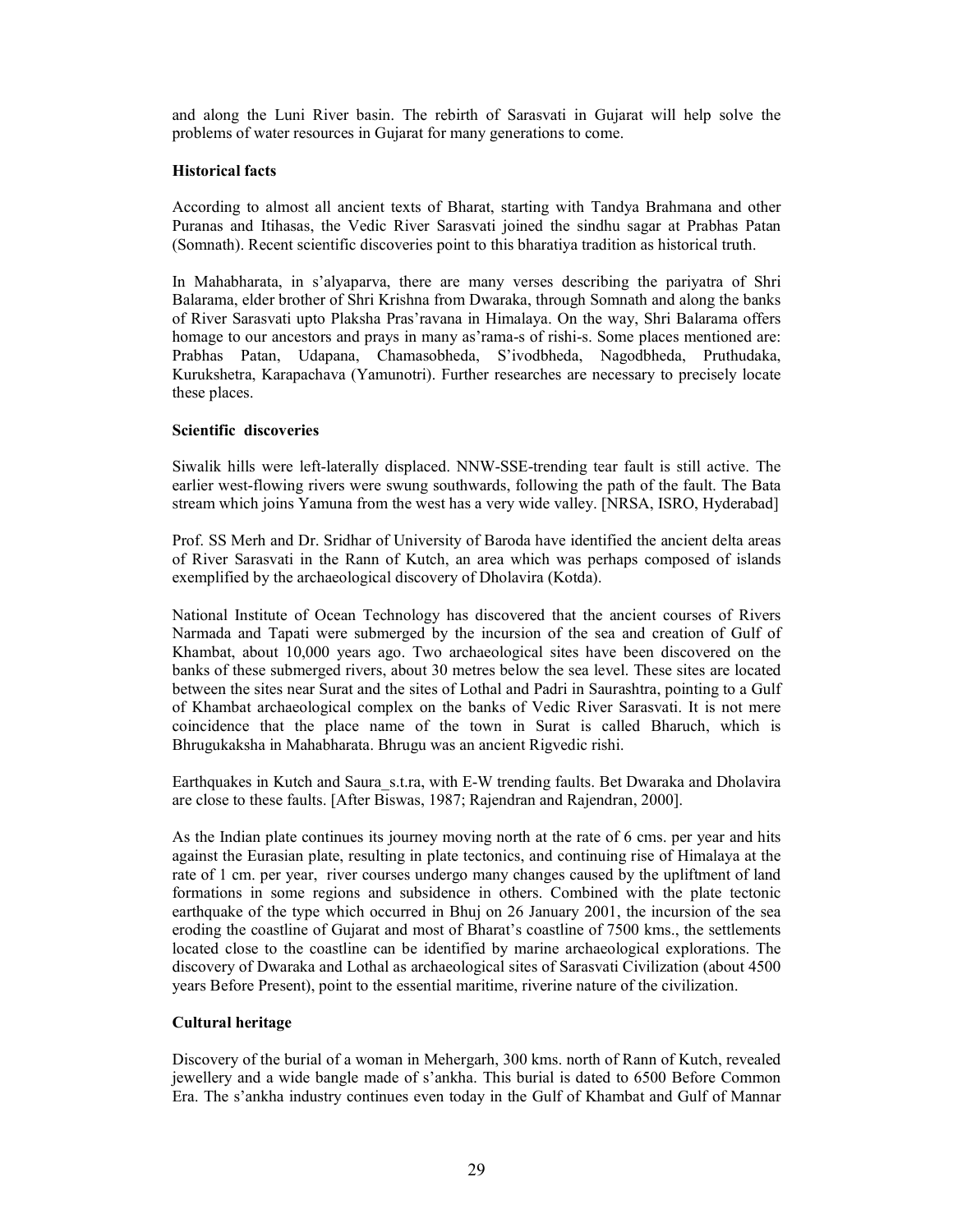of Bharat, attesting to an 8500 year old continuing industry since the s'ankha species called turbinella pyrum has provenance only in the coastline of Bharat and nowhere else in the world. The discovery of s'ankha industry may explain the reason why one of the jyotirlinga sthan is called Omkares'var situated on the confluence of Rivers Narmada and Kaveri. The sound om is the sound generated by the s'ankha used as a trumpet. Mahabharata refers to the panchajanya (literally, born of five people) which is the s'ankha of Shri Krishna.

The discovery of over 500 archaeological sites along the coastline of Gujarat, south of Dholavira, the existence of Nal Sarovar which links up Little Rann of Kutch with Gulf of Khambat during monsoon periods when the Nal Sarovar expands, point to the possibility that River Sarasvati had coursed beyond Rann of Kutch into Saurashtra through Nal, Lothal, Padri, Rangapura and upto Prabhas Patan (Somnath). It is also likely that the ancient courses of Rivers Narmada and Tapati had also coursed through the present day Saurashtra which has uplifted regions caused by recurrent plate tectonic events.

# Rebirth of River Sarasvati

Projects are ongoing which will have a long-term beneficial impact on major parts of North West India and revive memories of over 5,000 years ago, by reviving the mighty Sarasvati River. A mighty perennial river which had nurtured an ancient civilization which has given us the Vedas, had been desiccated due to tectonic causes, river migrations and aeolean activity (aandhi phenomenon). This is an unparalled event in the history of human civilization. Today technological means are available to revive this sacred river and to make the legacy of Sarasvati meaningful not only to entire Bharat but to the whole world. The project to revive Sarasvati River will be a superb project, of international significance.



The complete course of Vedic River Sarasvati as described in the vedic texts, itihaasa and purana has been delineated thanks to multi-disciplinary scientific investigations.

Himalayan component of National Water Grid: Reborn Sarasvati River in Gujarat (Link 5, 7); National Water Development Agency, Govt. of India, Perspective Plan. These links are Interlinking Canal Systems to Transfer Surplus Flows of Eastern Tributaries of Ganga to the West benefiting U.P., Uttaranchal, Haryana, Rajasthan & Gujarat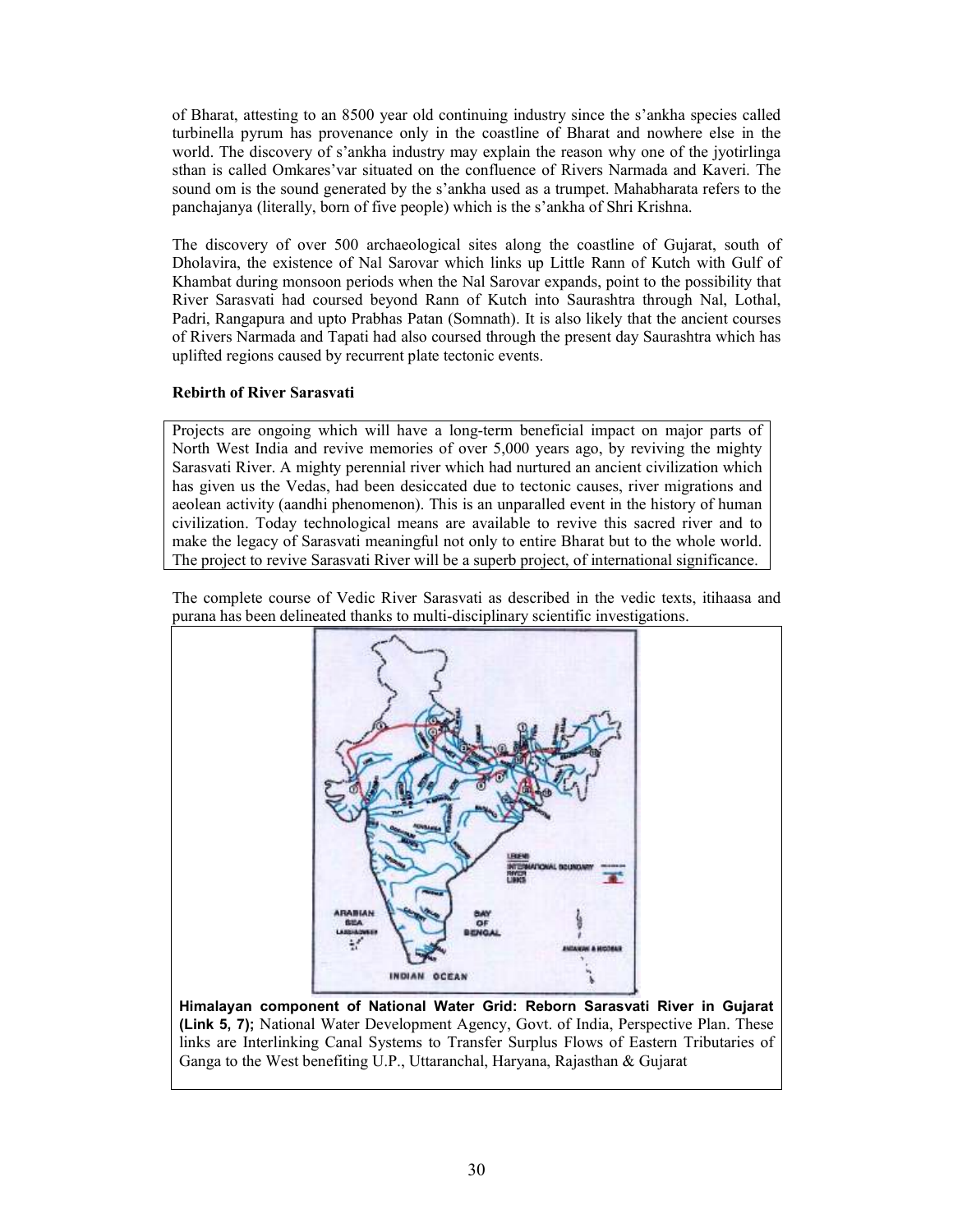The details of the projects which could accomplish the Rebirth of River Sarasvati with optimal use of

- 1. glacialsources of water,
- 2. waterharvesting and
- 3.interlinking of rivers as part of a National Water Grid to achieve Developed Bharat Vision 2020.
- 1. Construction of Sarasvati Sarovar with 11 check dams at Adi Badri, Yamunanagar Dist., Haryana. This is an excellent example of integrated watershed management: waterharvesting, ecology conservation and development of a Vedic herbal garden. The sarovar has been so constructed as not to disturb the flow of the ancient Sarasvati channel at Adi Badri into the Sarasvati Creek/River that flows beyond Kapalamochan, Ajatashram, Bibipur Lake and Pehoa.
- 2. The continuation of waterharvesting techniques to reactive the ancient Sarasvati River channels which are shown on Survey of India toposheets and in Village Revenue records. This can integrate the subsurface drainage systems with surface runoffs taking into account the present-day conditions of irrigation systems based on tube wells since at many places, the groundwater is topping upto the surface.
- 3. At Pehoa (Pruthudaka), bathing ghats have been created using tube wells to augment the flows within the Sarasvati River Stream.
- 4. Linking up the monsoon waters through Sarasvati River beyond Pehoa and Sirsa with the Rajasthan Nahar (Rajasthan Canal) is the next phase of the rebirth of Sarasvati. The Nahar draws from the perennial glacier waters of Rivers Sutlej and Beas which are gathered through Bhakra-Nangal and Pong Dams at Harike Reservoir. The Nahar has gone beyond the zero point of Mohangarh (55 kms. West of Jaisalmer close to Pakistan border) and is flowing upto Gedra Road in Barmer Dist. Projects are ongoing to line the canal from Mohangarh to Gedra Road. The Nahar has already produced dramatic results; a good example of the benefits of interlinking of rivers, by the disappearance of sand dunes and forestation in Rajasthan Thar Desert! Lakhs of acres of land have been brought under cultivation and drinking water reaches the cities of Jodhpur and Barmer. It is significant that a project completion tower erected at Mohangarh refers to this Nahar as Sarasvati Mahanadi Rupa Nahar, attesting to the desires of the local people.
- 5. Originally, the Rajasthan Nahar was designed as a navigable channel to provide the multiplier effects of a waterway as an economic means of transport, a transport alternative. By reviewing this original design option and by starting the Links 5 and 7 of the Perspective Plan drawn by National Water Development Agency (Govt. of India, Min. of Water Resources), the Nahar can be extended upto River Sabarmati as shown in Map 2. The major components of the Links are a channel from River Sharada across Yamuna to join with the Nahar: a. Karnali-Yamuna; Sharada-Yamuna; Yamuna-Sirsa Branch of Western Yamuna Canal (Rajasthan); Ganga-Sirhind Canal; Ganga-Sirhind Canal; Tajewala-Bhakra; Hariki Tailend of Rajasthan Canal; Extension of Rajasthan Canal to Sabarmati.
- 6. Extension of the Rajasthan Canal beyond Gedra Road, Barmer Dist. can be done on a priority basis in two stages: a distance of about 100 kms. upto Rann of Kutch and a further distance of 150 kms. upto Sabarmati.
- 7. Suggestions for design criteria are: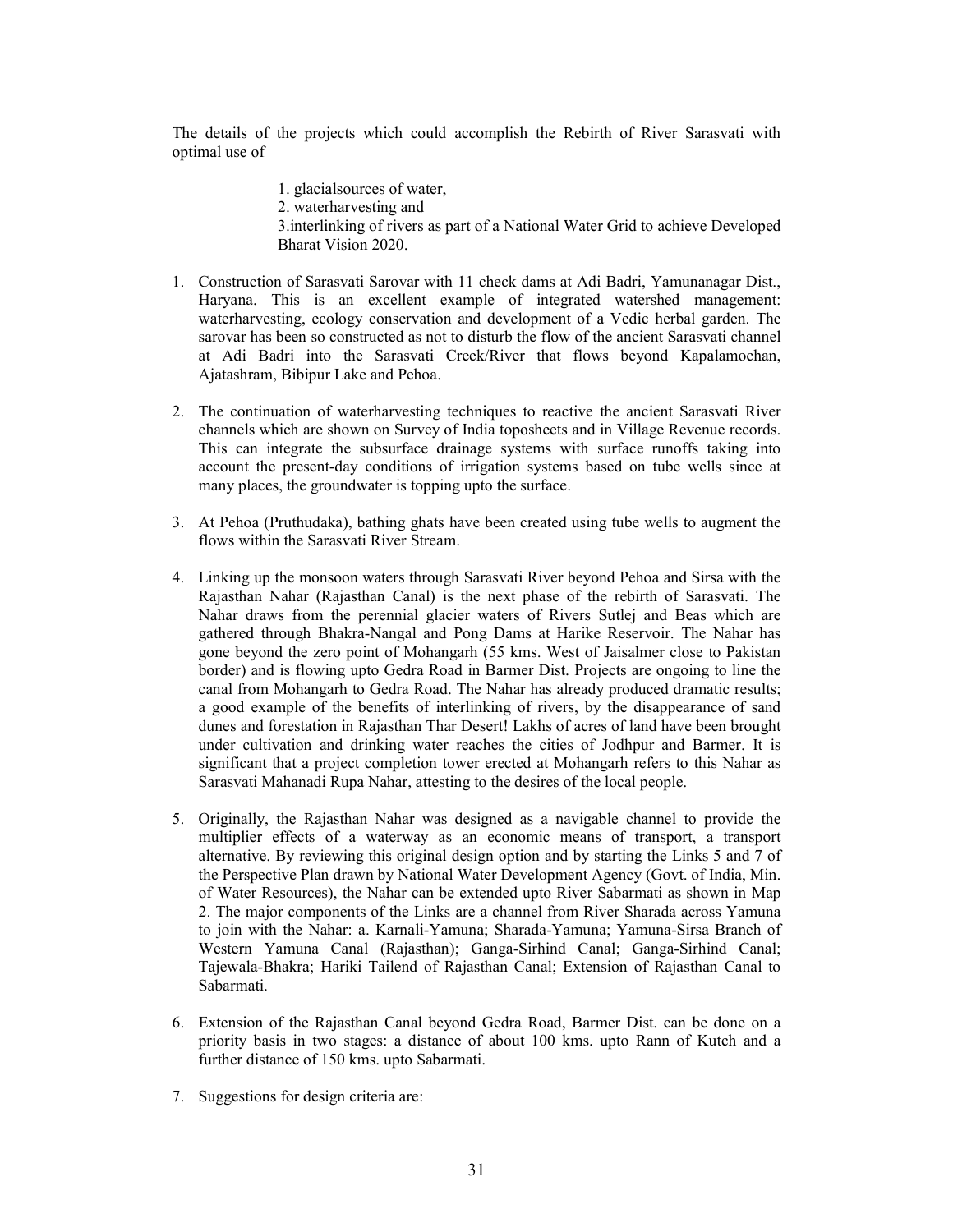- making the reborn Sarasvati River stream a navigable channel;
- construction of percolation tanks along the canal route to provide for groundwater recharge since it is possible to construct one million sustainable tube wells in Thar desert alone using the aquifers just below 30 to 60 m. below the surface, now subject to slow recharge from northerly sources;
- As part of the National Water Grid, desalination of waters of streams such as River Luni and along the coastline of Gujarat for drinking water needs of coastal cities and towns, can be achieved using the desalination plant designed by Dr. Bhattacharjee of Kalpakkam Power Station, Chennai using semi-permeable membrane and pressurized water techniques at a cost of 4.5 paise per litre;
- Plantations of walnuts, dates and other high-value cash crops, together with halophytes such as salicornia brachiata as an edible oil resource all along the Sarasvati River Basin;
- Restoration of tirthasthana and ashramas of Rishis and munis as pilgrimage/heritage sites with bathing ghat and lodging facilities for pilgrims.

The great Sarasvati River will flow again, its spiritual form will regain its Vedic glory, as the legacies of the river are flooding back all over again. The metaphor of Sarasvati in three rupa: amba, nadi and devi (mother, river and divinity) is as old as the R.gveda attesting to the antiquity of the roots of Bharatiya culture, hindu knowledge systems and civilizational ethos. The Hindu rashtra was born on the banks of river Sarasvati exemplified by Vis'vamitra stating in the R.gveda: vis'vamitrasya brahmedam rakshati bharatam janam (This mantra of Vis'vamitra will protect the nation of Bharata). It is no mere coincidence that the Gujarati word bharatiyo means 'caster of metals'. The metallurgical and technological traditions exemplify the contribution made by the bharatiya to world culture and civilization.

This indeed is a tribute to the memory of Pujaneeya Moropant Pingle and Padmashri Vishnu Vakankar who pioneered the researches into River Sarasvati inspiring a network of scientists and scholars from a number of disciplines to establish the bases of Bharatiya Itihaas on the banks of Vedic River Sarasvati. As the River is reborn in Bharat, a national water grid will emerge taking Bharat to a developed nation status.

S'ubha Deepavali.

Dr. S. Kalyanaraman 11 November 2004

S'ubha Deepavali, Kaliyuga Samvat 5106